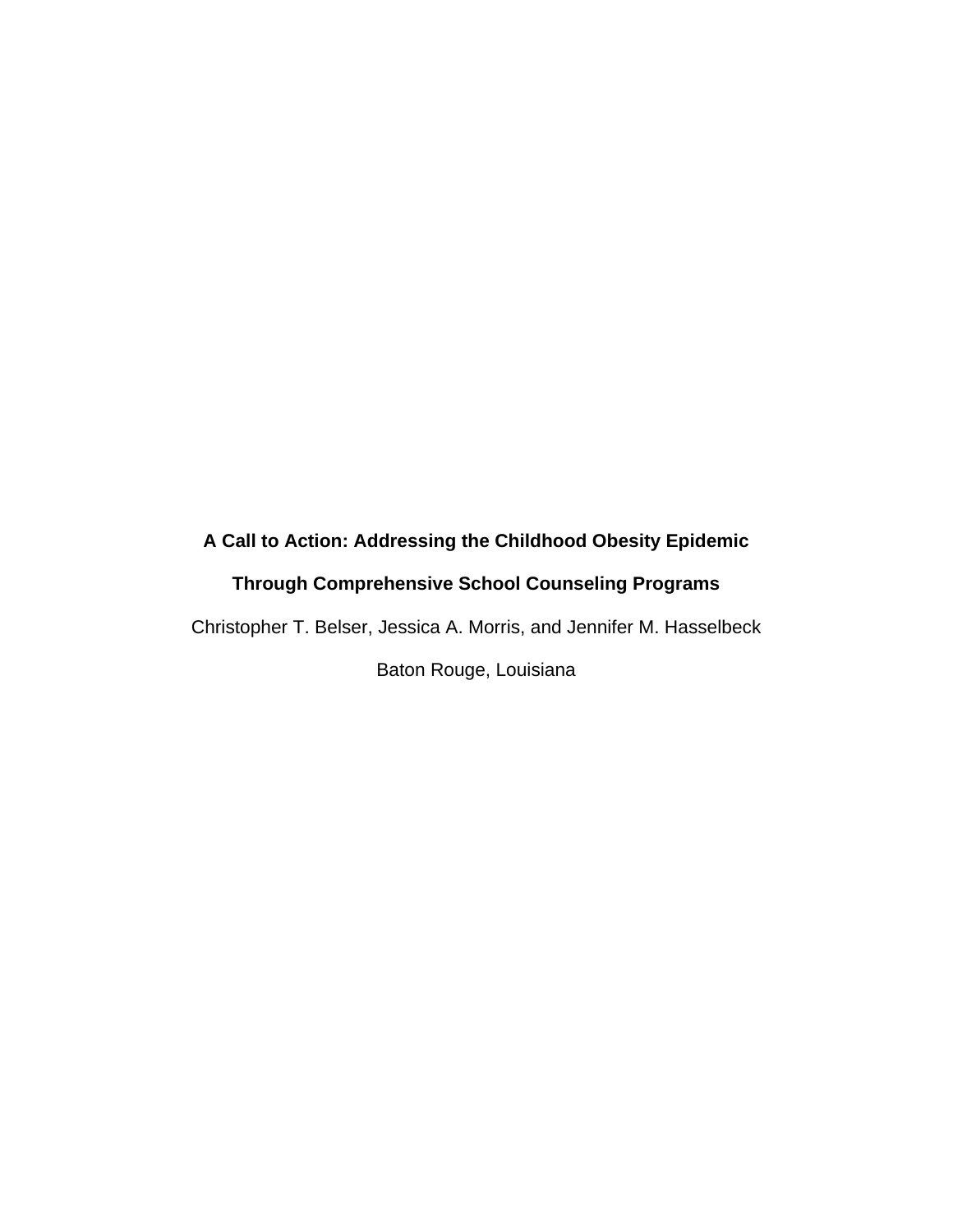### **Abstract**

The need for school-based interventions targeting the childhood obesity epidemic has been well documented. The risk factors associated with childhood obesity are physical, mental, psychosocial, academic, and economic. With training in developing comprehensive programs and interventions, professional school counselors are positioned to assist students suffering as a result of childhood obesity. This manuscript provides strategies for intervening with students and other school community stakeholders within the context of the themes of school counseling as indicated by the *National Model* (2005): advocacy, leadership, collaboration, and systemic change.

*Keywords:* childhood obesity, school counselor, comprehensive school counseling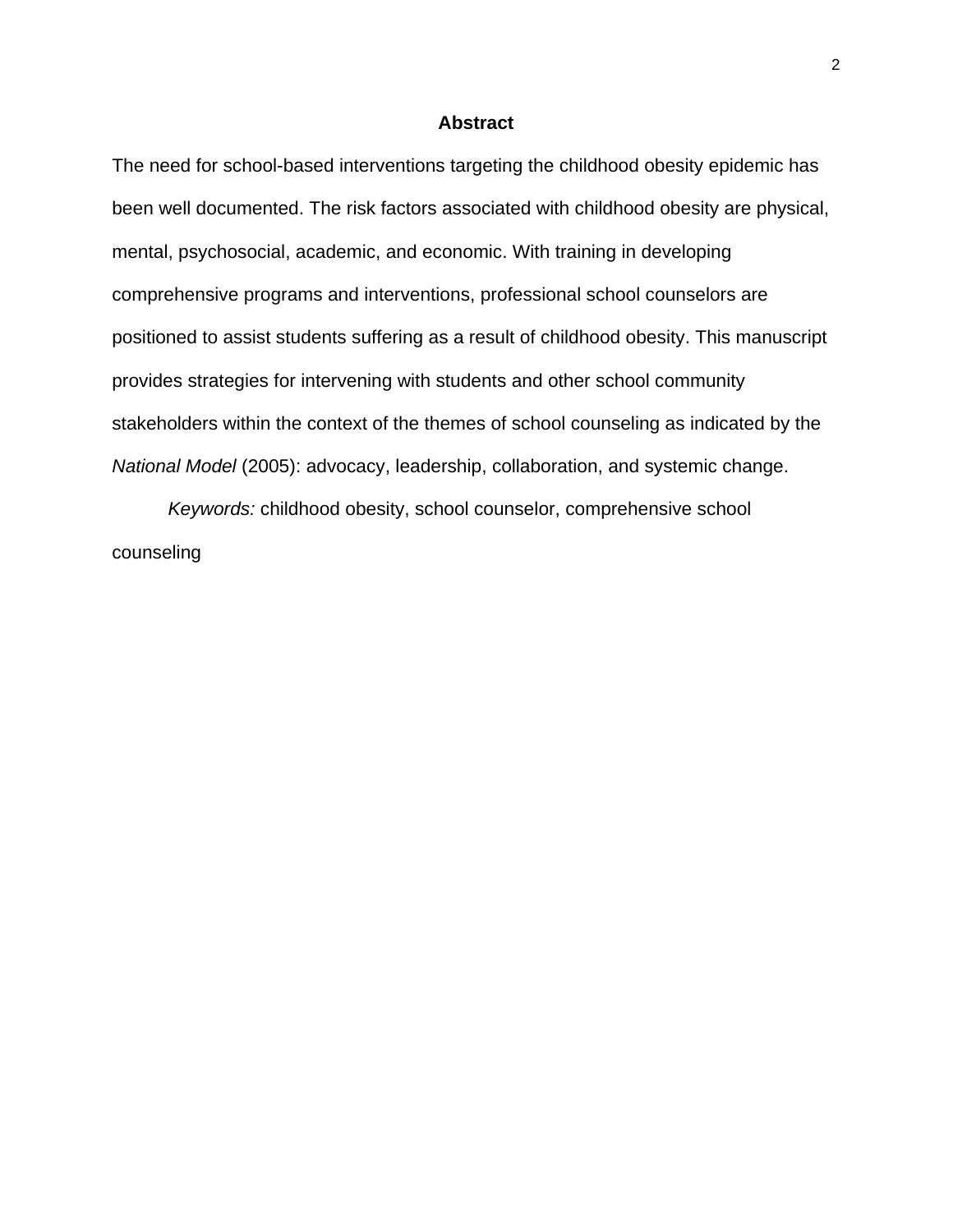#### **A Call to Action: Addressing the Childhood Obesity Epidemic**

## **Through Comprehensive School Counseling Programs**

An unprecedented need for action regarding the health of United States (U.S.) students has emerged, as the prevalence of childhood obesity has reached an alarming all-time high (Story, Nanney, & Schwartz, 2009). More children than ever are considered obese, and today's obese children and youth are significantly heavier than those of past generations (Estabrooks, Fisher, & Hayman, 2008). Maziak, Ward, and Stockton (2007) credited this rise to "obesogenic environments" encouraging unhealthy eating habits, sedentary behavior, and dependence on "technology-based, comfortoriented lifestyles" and noted the economic impact of obesity – an estimated \$117 billion spent yearly in the U.S. on obesity-related costs for adults and children. With over 95% of U.S. children and youth spending large amounts of time in school and many students receiving as many as two meals per day at school, this appears to be a powerful setting to address childhood obesity, and professional school counselors are in position to provide education, prevention, and remediation and to broker resources that combat current trends (American School Counselor Association [ASCA], 2005; Foster et al., 2008; Leviton, 2008; Story et al., 2009; Wechsler, McKenna, Lee, & Dietz, 2004). Using the ASCA *National Model* (2005) as the blueprint for developing comprehensive school counseling programs, professional school counselors employ the themes of advocacy, leadership, collaboration, and systemic change to improve student wellness, to engage school and community stakeholders in obesity prevention and remediation, and to encourage multilevel advocacy by students, parents, faculty, and community members.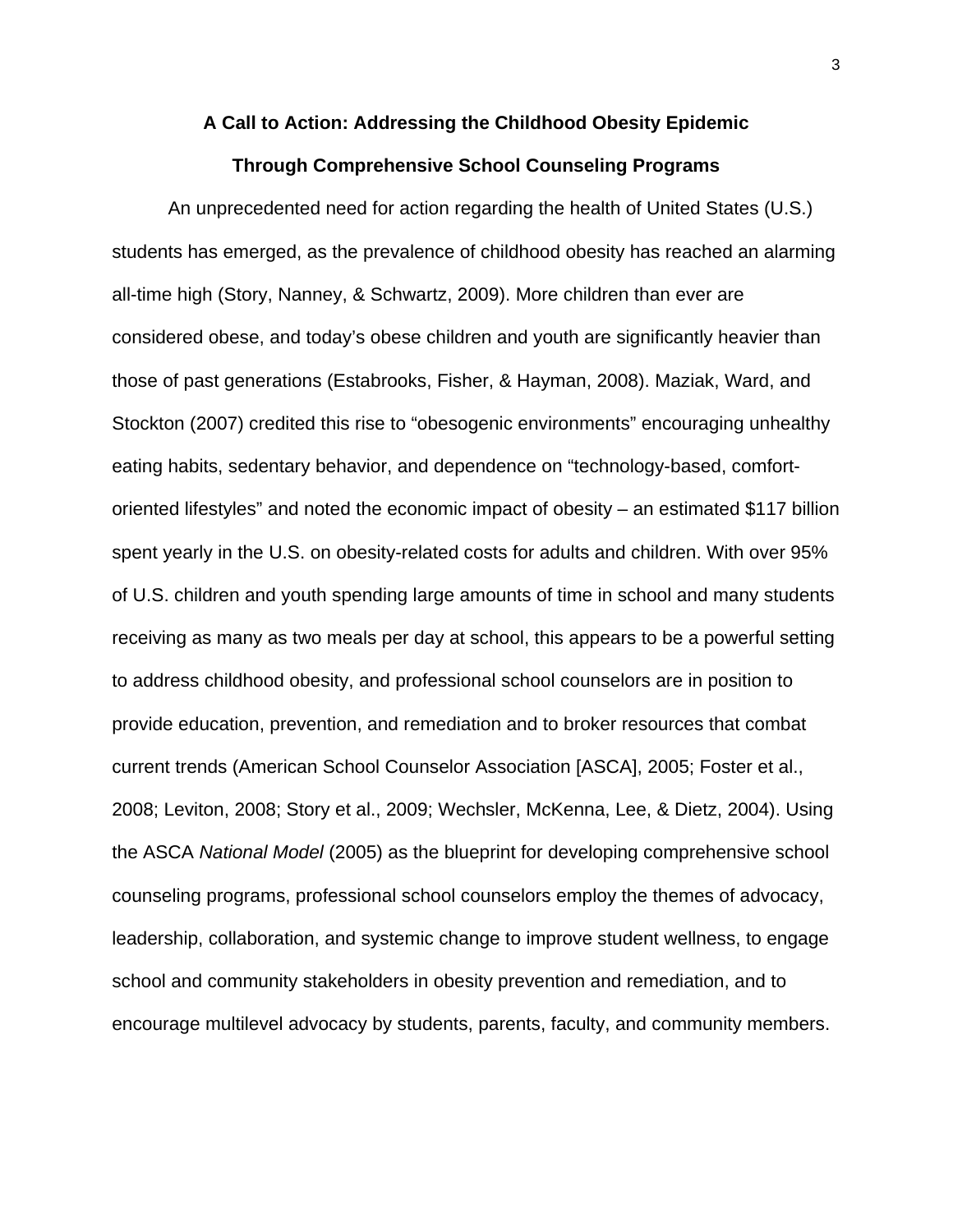## **Definition, Etiology, and Systemic Issues**

The Centers for Disease Control and Prevention (CDCP) identifies obese children and adolescents as possessing a body mass index (BMI) registering "at or above the 95<sup>th</sup> percentile for children of the same age and sex," meaning these individuals have a BMI greater than or equal to 95 percent of their peers in the same age and gender category (CDCP, 2011). In the past thirty years, obesity rates have increased tremendously to roughly 17 percent of children and adolescents; in children ages 2 to 5 and 12 to 19, the rate has increased threefold, while the rate is four times higher for children ages 6 to 11 (CDCP, 2011; Daniels, Jacobson, McCrindle, Eckel, & McHugh Sanner, 2009). The highest rates are reported in members of low socioeconomic status (SES) groups and racial/ethnic minorities, with Hispanic Americans and African Americans, respectively, topping the list (Caprio et al., 2008; Singh, Kogan, & Van Dyck, 2008; Maziak et al., 2007). Nearly one third of children and adolescents are on the brink of becoming obese, and the risk more than doubles when at least one of the parents is obese (Cottrell, Northrup, & Wittberg, 2007; Sinha & Kling, 2008).

The increase in prevalence has been attributed to numerous factors, including genetics, poor diet, and inactive lifestyles (Daniels et al., 2009; Estabrooks et al., 2008; Sinha & Kling, 2008; Steinbeck, 2001). While studies have been conducted linking cases of childhood obesity to genetics and specific childhood syndromes, most of the correlational research is limited to studying the environment and lifestyle of obese and at-risk children. Dietary issues, such as poor food selection (e.g. fast food, caloriedense foods, low nutrient foods) and overeating, as well as sedentary behaviors, like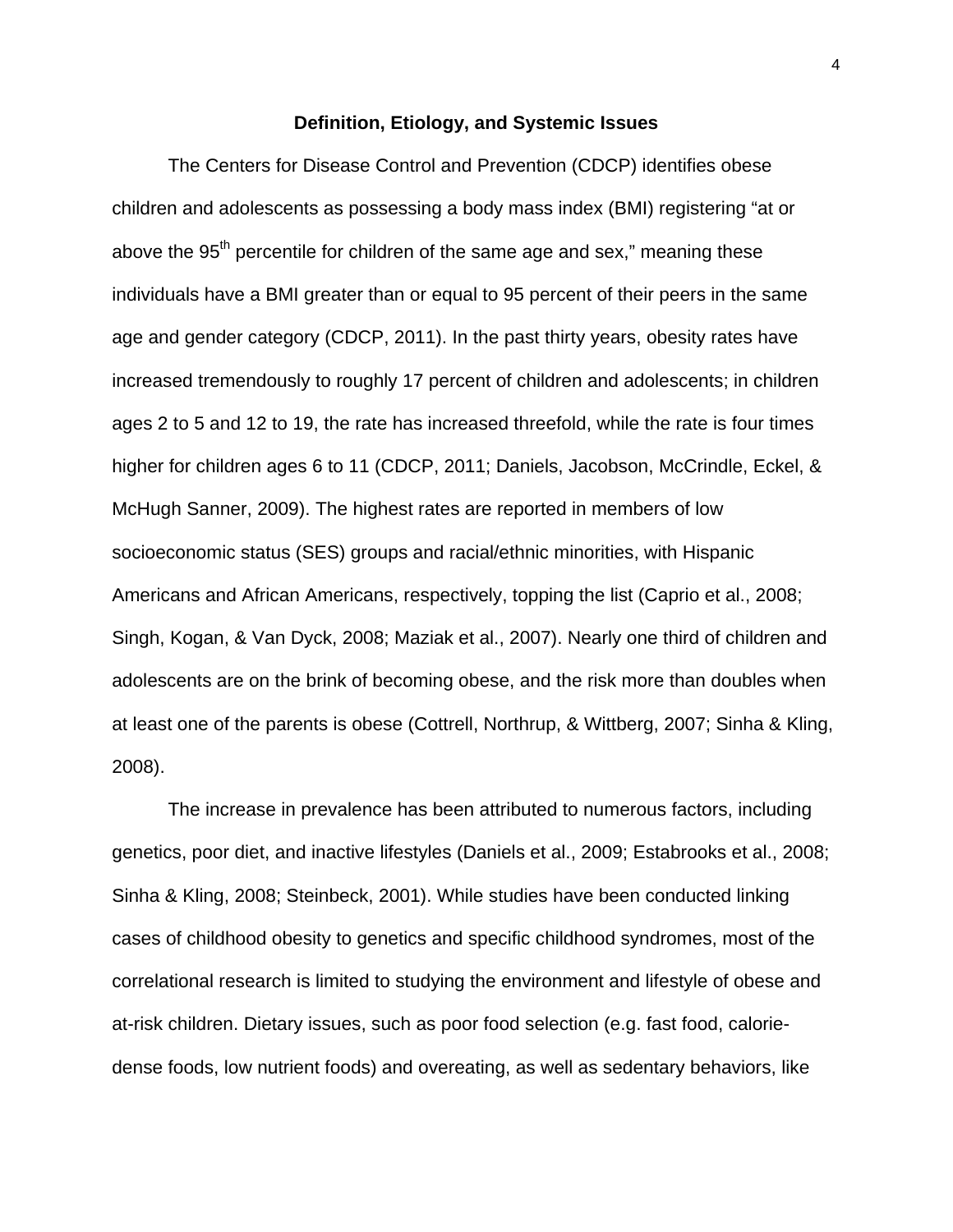excess television viewing and video game use, contribute strongly to childhood obesity prevalence and instill behaviors and values in children that persist into adulthood (Biro & Wien, 2010; Tuuri et al., 2009). Singh, Siahpush, & Kogan (2010) contend that the effects of low SES, low levels of education, and lack of access to healthier foods and recreational facilities are increasing obesity rates in children and adults.

#### **Risk Outcomes of Childhood Obesity**

Childhood obesity affects children physically, mentally, and emotionally. Obese children and adolescents are at high risk for developing diabetes, asthma, and high blood pressure in childhood, as well as high cholesterol, sleep apnea, heart disease, and premature death in adulthood (Steinbeck, 2001; Taras & Potts-Datema, 2005; Wechsler et al., 2004). Obese female children have an escalated risk for early maturation and early puberty, which elevates other potential risks, including depression, bullying, teasing, sexual behaviors, and substance abuse (Biro & Wien, 2010). Additionally, Sinha and Kling (2008) reported that nearly 80% of children who are obese will maintain an obese weight into adulthood. These same children can also develop emotional issues like low self-esteem and suicidality, and they are at high risk for social discrimination at school and in the workforce, including bullying and teasing (Daniels et al., 2009; Pyle et al., 2006; Shore et al., 2008; Wang & Veugelers, 2008). Furthermore, obese children and adolescents rated their quality of life similarly to individuals battling cancer (Sinha and Kling, 2008), a finding that underscores the holistically debilitating impact of childhood obesity.

The epidemic is proving to be detrimental to physical and cognitive functioning in school and at work and, moreover, has a substantial economic impact. Numerous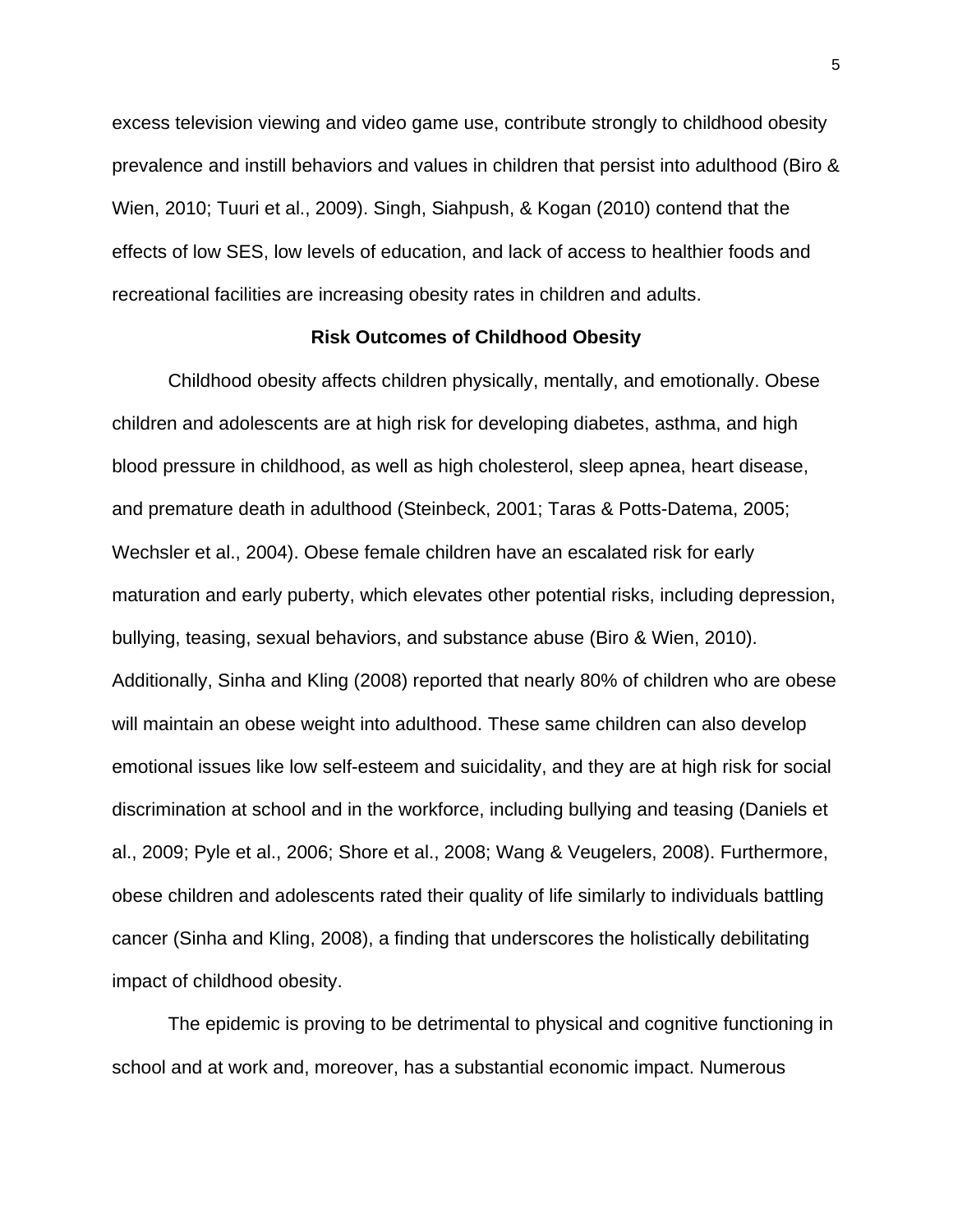studies have shown that children who are obese tend to have lower grade point averages and standardized test scores, specifically in math and reading, than children of the same age and sex who have a healthy body weight, though these relationships may exist for a variety of factors (Castelli, Hillman, Buck, & Erwin, 2007; Chomitz et al., 2009; Pyle et al., 2006; Taras & Potts-Datema, 2005; Trudeau & Shephard, 2008). One study looking at young children established a correlation between impaired verbal skill attainment and high BMI in both boys and girls, while social and motor skill impairment was linked to high BMI in boys (Cawley and Spiess, 2008). Similarly, Li, Dai, Jackson, and Zhang (2008) found that "lower educational achievement among adults is associated with obesity." These children are also more likely to be absent from school for health-related reasons (Story, Kaphingst, & French, 2006).

#### **The Role of the Professional School Counselor**

The ASCA *National Model* (2005) lists four major themes—leadership, advocacy, collaboration, and systemic change—as paramount to the role of the professional school counselor. As obesity in children and adolescents increases the risk factor for an array of physical, social, emotional, and mental problems, these four themes should permeate through the work of professional school counselors when researching the prevalence of childhood obesity and when providing education, prevention, and remediation interventions for students and other stakeholders (ASCA, 2005). Furthermore, the *National Model* and the ASCA *Ethical Standards for School Counselors* (2010) indicate academic, career, and personal/social development direct services as imperatives for professional school counselors, including large group guidance, small group and individual counseling, parent workshops, faculty in-service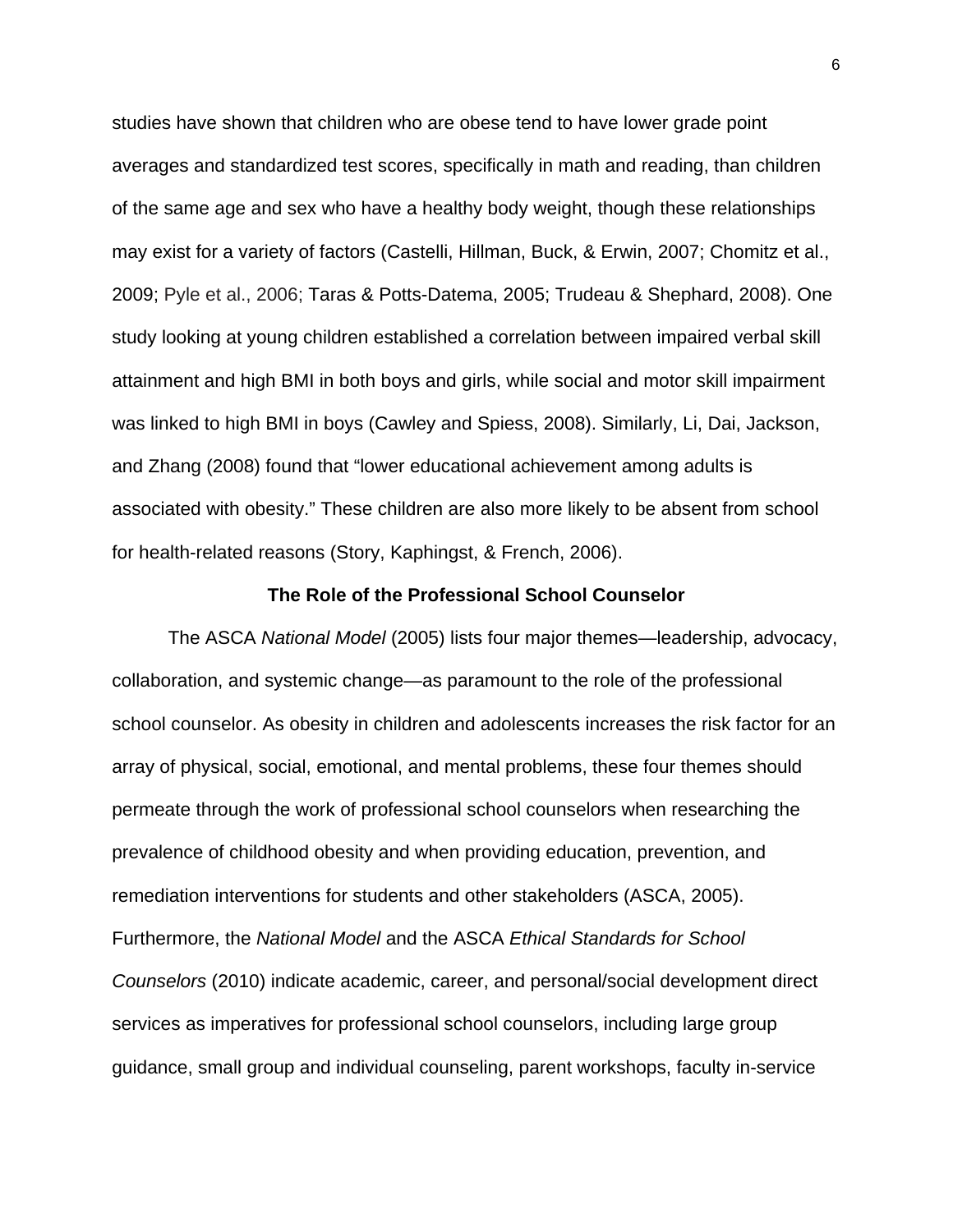training, collaboration/ consultation, and advocating for student welfare and policy change. Approaching the issue from an ecological perspective is useful as childhood obesity permeates through various realms including personal, familial, social, and even larger governmental policies (Bronfenbrenner, 1974; Estabrooks et al., 2008). Professional school counselors can consider this multisystemic perspective in determining how these factors impact one another and where to target interventions. The authors will now discuss potential interventions and services that professional school counselors can provide; additionally, Appendix A includes a listing of resources not discussed in this article.

#### **Advocacy**

Engaging in and promoting advocacy represents a fundamental piece of the ASCA *National Model* (2005); moreover, the ASCA *Ethical Standards for School Counselors* (2010) and the American Counseling Association's *Code of Ethics* (2005) cite multilevel advocacy as paramount to the counseling profession. In addition, the ACA Advocacy Competencies (2003) require counselors to empower their clients through education, as well as serve as an advocate for clients when external obstacles become a potential risk factor to an individual's development and academic achievement. With regard to childhood obesity, two overarching advocacy themes emerge: increasing physical activity and improving nutrition habits, which, when examined from a school policy framework, translate into increasing standards for physical education (PE) classes and improving the quality of school nutrition. As both physical activity and nutrition are also directly related to performance at school,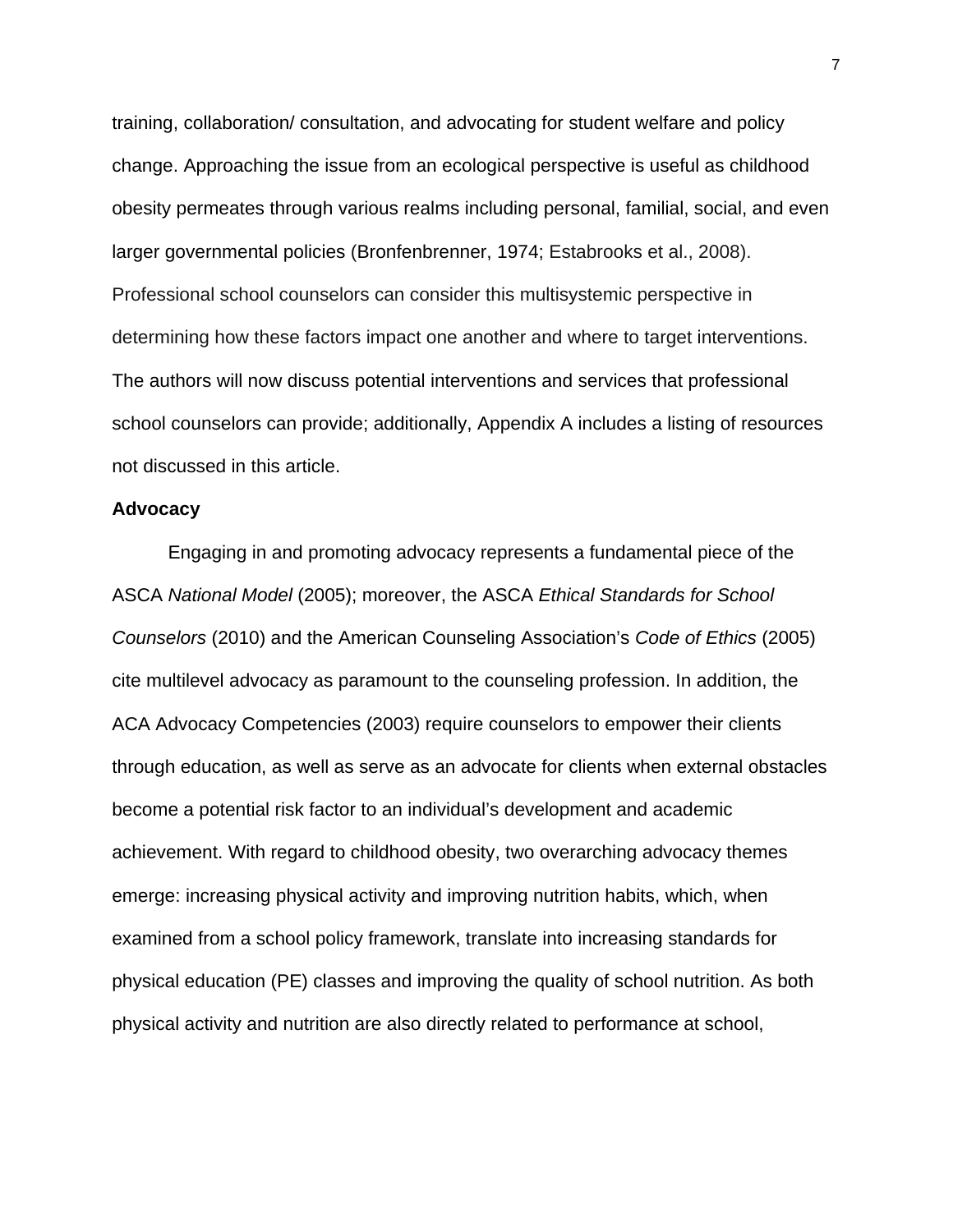improving the school's role in these areas should be one focus of attention for professional school counselors and other stakeholders.

**Physical education***.* Professional school counselors should involve themselves and engage other stakeholders in multilevel advocacy surrounding PE standards within schools. Incorporating a standards-based, data-driven PE program into school curriculum gives children the opportunity to engage in physical activity and to learn how to make healthy choices, and how to carry these choices into adulthood. Research demonstrates that physical activity—both structured and unstructured—improves circulation, increases blood flow to the brain, and raises the levels of Norepinephrine and endorphins in the body, which calm the mind and increase attention span (Taras, 2005). In 2009, though, fewer than 60% of high school students attended PE classes, with only 33% attending daily; the level of participation in PE and unstructured physical activity drops sharply as students advance to higher grades, as only 18% of high school students reported participating in at least one hour of activity each day (CDCP, 2010). School districts around the country have sacrificed PE to make more time for classroom instruction in an attempt to boost standardized test scores; however, numerous studies have indicated that students who were exposed instead to more PE time (including physical education and activity) either "maintained or improved their grades and scores on standardized achievement tests, even though they received less classroom instructional time than students in control groups" (Active Living Research, 2007; Castelli et al., 2007; Story et al., 2006).

**Nutrition in schools**. Professional school counselors and other stakeholders should advocate within their schools and districts, as well as on the state and federal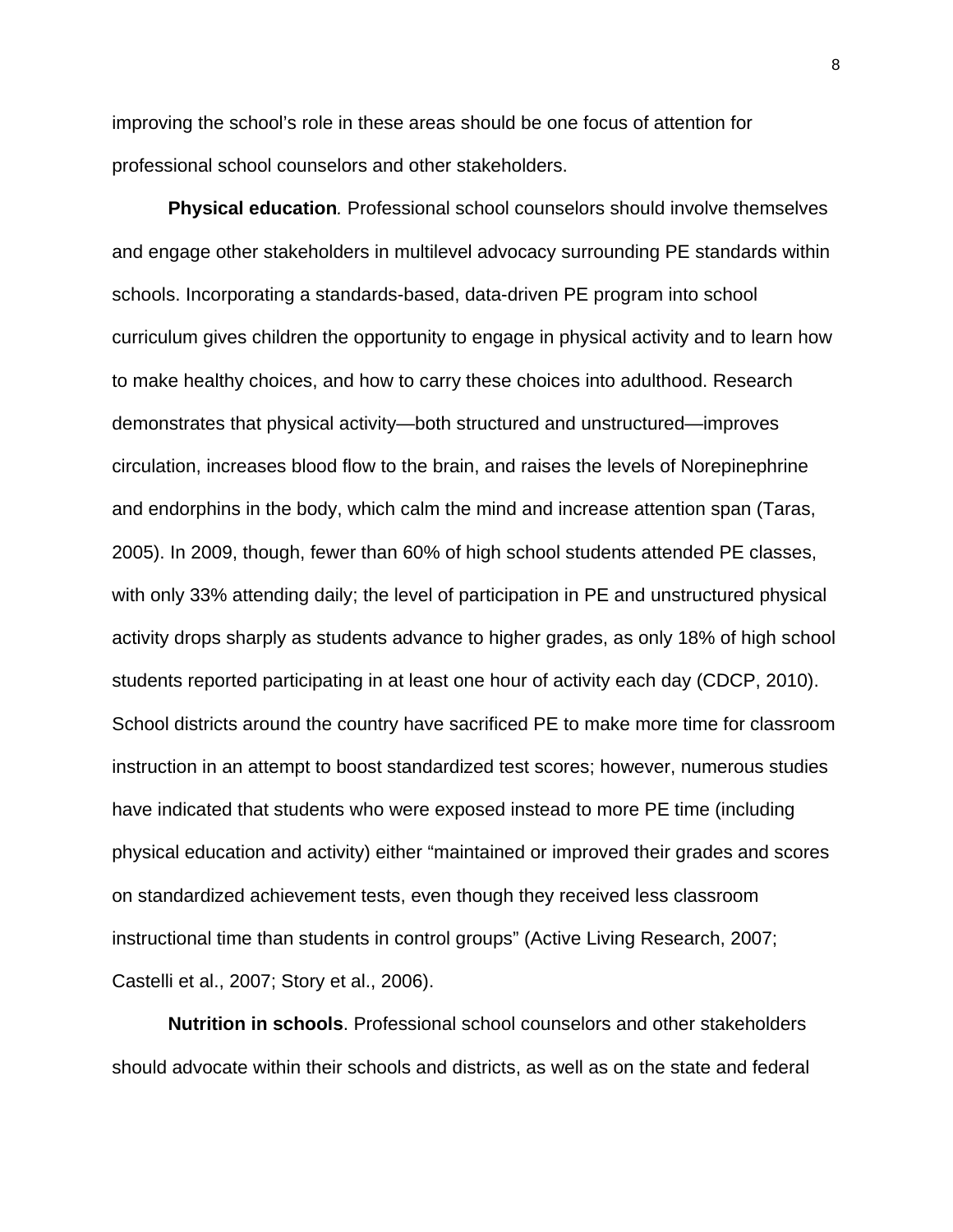level, for improved standards for nutrition education and school food programs. Similar to augmenting physical activity, consuming healthier foods can increase stamina, boost attention span, reduce the adverse effects of "sugar highs," and decrease student absence rates (Wechsler et al., 2004). Nutrition education provides students with a basis of knowledge about healthy weight and how to determine nutritional value of food, both of which serve as a prevention strategy, as well (Pyle et al., 2006). Tuuri et al. (2009) noted that comprehensive wellness programs that educate students about healthy eating habits have a positive impact on students' food selection, especially in regard to choosing "low-calorie, nutrient-dense fruit and vegetables" over fatty, lownutrient foods. Moreover, programs that target students, as well as their families, have proven to be some of the most effective strategies (Leviton, 2008).

In addition to enhancing overall health, consuming these healthier foods has been linked to improved academic performance in students (Florence, Asbridge, & Veugelers, 2008). Specifically, professional school counselors can support national campaigns aimed at reducing childhood obesity, like Michelle Obama's *Let's Move!* campaign, the U.S. Department of Agriculture's HealthierUS School Challenge, and continued efforts to improve the Child Nutrition and WIC Reauthorization Act, to bolster support for these issues and effect change. Within schools, counselors should advocate for the removal of sugary calorie-dense foods from vending machines in their schools and discourage the excessive use of candy as a classroom reward and classroom parties that rely on heavily carbohydrate and sugar treats, as well as removing physical activity as a punishment for poor classroom behavior.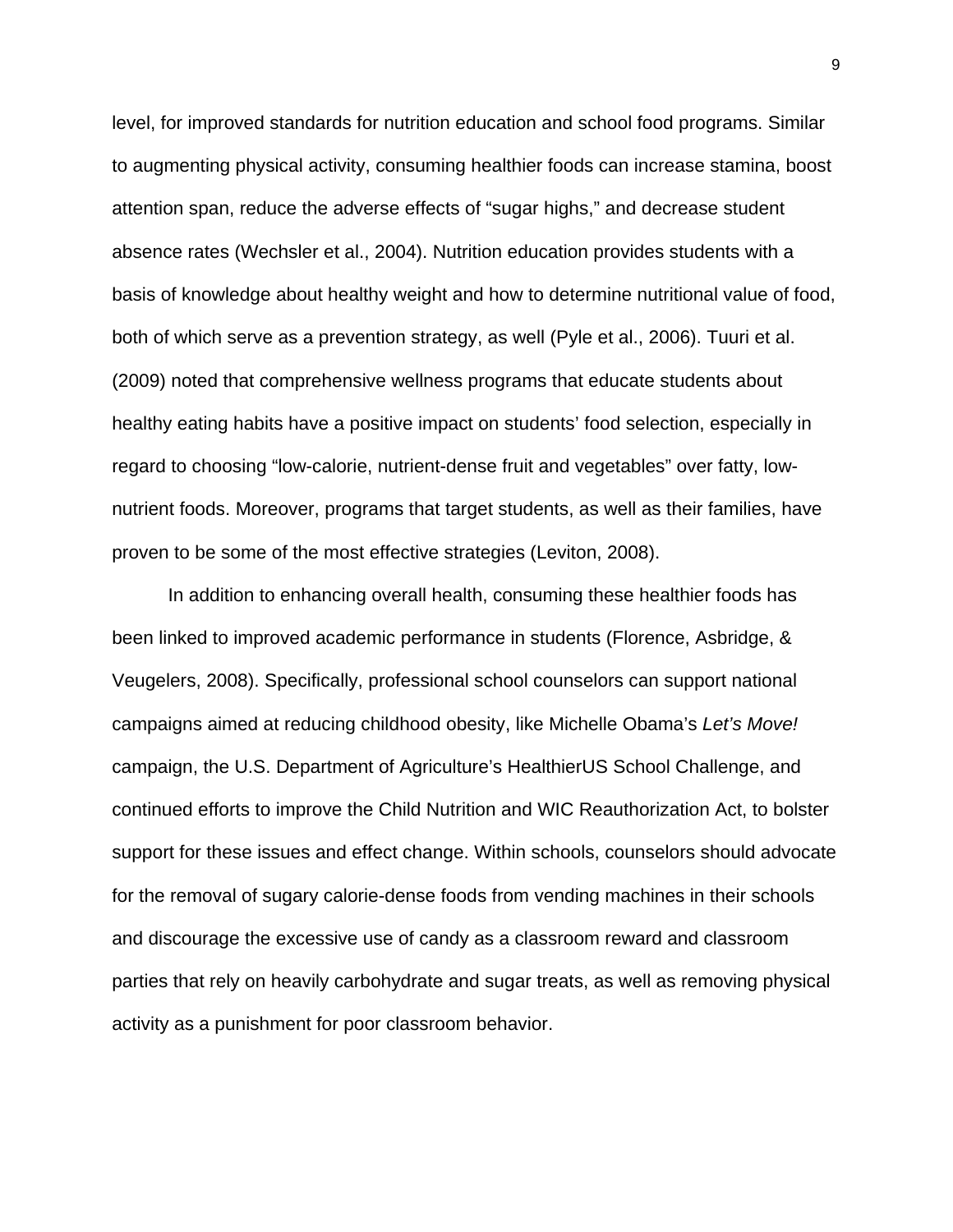#### **Large Group Guidance**

Classroom presentations, led by the professional school counselor or a classroom teacher, allow school counselors to reach many students at one time and primarily fill the need for prevention services (Baker & Gerler, 2008). Pre-developed lessons and activities on nutrition, physical activity, and body image are available for professional school counselors (see Appendix), or new curriculum units can be developed based on the specific needs of the school, in accordance to the ASCA National Standards for Students (2005). A unit focusing on nutrition and physical wellness may include lessons on healthy eating habits and food selection, proper amounts of physical activity and exercise, and appropriate methods of safe dieting (Story et al., 2009; Tuuri et al., 2009). Perhaps paramount to student growth across all personal/social areas – especially wellness – is the comprehension of how decisions and choices correlate to both positive and negative consequences (PS:B1.2); these guidance lessons should not only inform them of the consequences but also empower them to make wise, informed decisions (PS:C1.7). These lessons would be more effective if resources and activities throughout the school, such as assemblies with health professionals as guest speakers, tie-ins to health and physical education classes, or bulletin boards highlighting superfoods, reinforce the concepts discussed in classrooms.

Due to the psychosocial risks associated with childhood obesity (e.g. depression, low self-esteem, bullying, etc.), professional school counselors should also utilize classroom presentations as an avenue for discussing body image, media literacy, eating disorders, and the availability of the professional school counselor for those who are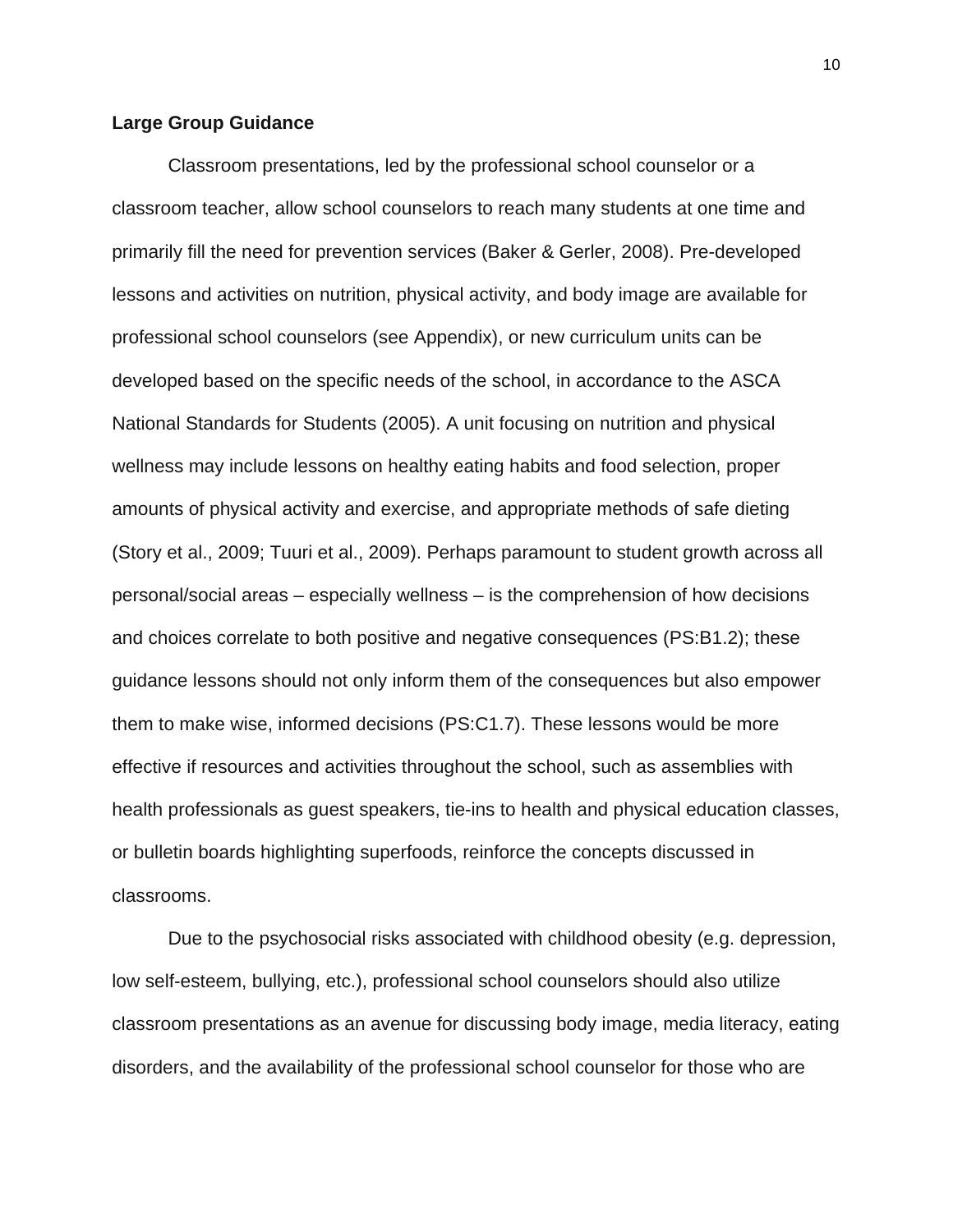struggling (Pyle et al., 2006). Because peer pressure surrounding body image may lead students to engage in drastic measures for weight loss, they need to be engaged in discussions about coping with peer pressure, as well as the dangers of using inappropriate or unmonitored dieting methods (PS:C1.9; PS:C1.8). Students should be informed about available resources for obesity and dietary issues; moreover, school counselors should aid students in understanding when they should seek assistance from peers, a counselor, or medical assistance (PS:C1.5). In addition to educating students, these classroom presentations should be used to distribute needs assessments for further counseling services, so that the school counselor can determine what topics should be covered in future lessons, workshops, or groups.

Large group guidance lessons and classroom presentations also present an avenue for introducing obesity-related advocacy topics (e.g. school-specific programs and standards for school nutrition and physical education). Involving students in and recruiting them for multilevel advocacy allows them to develop interpersonal skills and to identify people who can provide assistance in reaching goals (PS:A.2; PS:C1.6). When teaching students about healthy eating habits and physical activity, the professional school counselor, health professionals, or other guest speakers can highlight the importance of improving standards for physical education and school nutrition and empower students to become advocates for their own health. On a local level, this could entail recruiting students as health ambassadors, in which they encourage their families and peers to adopt healthier food choices and levels of activity by modeling these habits and working collaboratively with the school's cafeteria staff to plan healthy menu options (e.g. Jamie Oliver's *Food Revolution*, 2010); additionally,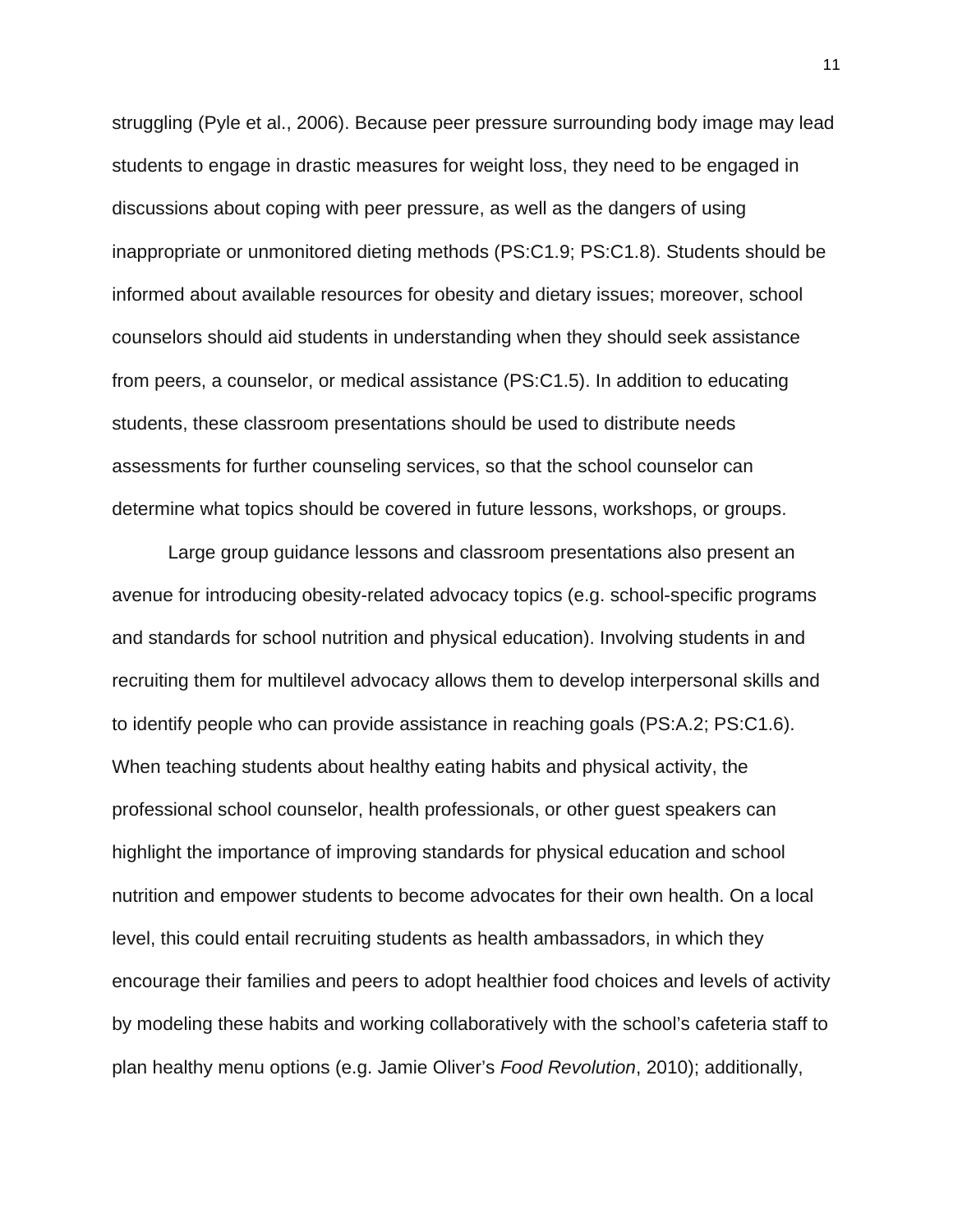counselors could collaborate with students in presenting concerns and ideas to local stakeholders (e.g. principals and school board members). Bringing in guest speakers and representatives from organizations dedicated to obesity-related causes can involve students in awareness and fundraising endeavors. For example, the American Diabetes Association (ADA) assists schools with hosting a School Walk for Diabetes, "an educational school fundraising program that promotes healthy living, school spirit and community involvement" (ADA, 2010); furthermore, ADA offers educational materials that can be used to teach students (K-12) about diabetes and healthy eating as a promotion for the event (See Appendix A).

#### **Group and Individual Counseling**

Group counseling may be appropriate for students requiring responsive services, though some groups do serve as sources of prevention (Steen, Bauman, & Smith, 2007). Based on the results of needs assessments and self-referrals, the professional school counselor should determine whether groups should be psychoeducational or counseling-oriented in nature, construct a group proposal for the established topic, and screen potential members (Newsome & Gladding, 2007). As many students suffering from obesity or unhealthy body image may feel isolated or alone, small groups help build a support system for these children by providing psychoeducational information and helping students develop friendships based on acceptance and understanding (Shechtman, Friedman, Kashti, & Sharabany, 2002; Yalom, 2005). Groups that teach coping skills, anxiety management, or self-care and groups for bullying victims and students with poor body image could be very beneficial to obese students, as they incorporate verbal support between members and the professional school counselor by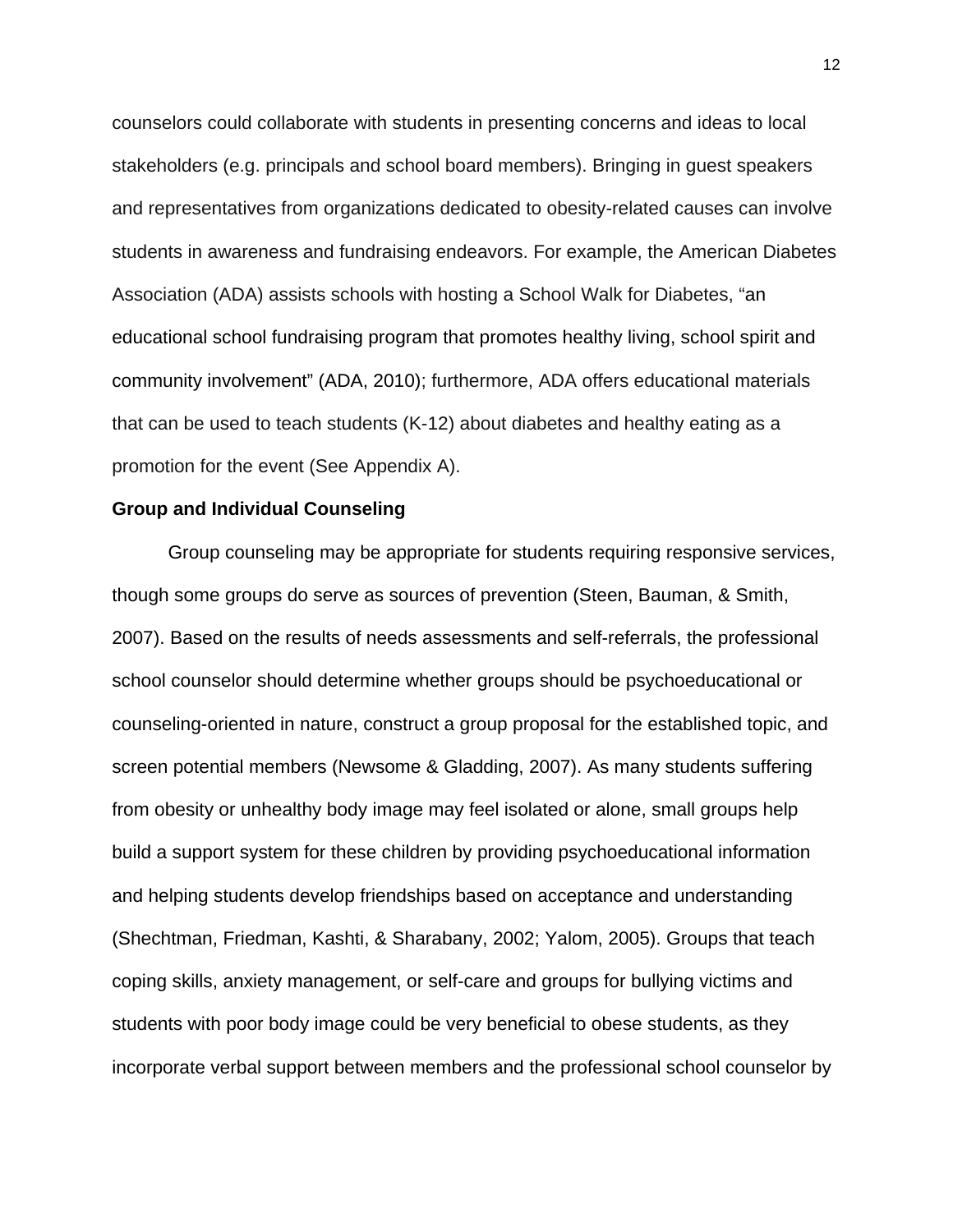utilizing discussions of emotional struggles stemming from obesity related issues. However, the authors are not suggesting that these groups be run specifically for students who are obese or overweight but rather that these students be considered during the screening process for such groups since the subject matter could be beneficial.

Students may also benefit from group activities aimed at prevention and remediation that are not therapeutic in nature, and someone other than the counselor may lead these groups. In addition to psychoeducation and counseling groups, small groups or clubs based on exercise and physical activity present obese students with a way to get active while offering emotional support and accountability among members; however, a trained fitness instructor or other health professional should facilitate this group or at least be present, as professional school counselors generally do not have a background in developmentally appropriate exercise regimens or health monitoring (Leviton, 2008). One such idea is intramural sports, where members learn how to play new sports, feel the collectiveness of being a member of a team, and practice other skills learned in small group activities (acceptance, self-management, etc.). Other possibilities include cooking clubs, health ambassador clubs, and student/parent/teacher exercise clubs. When these options are not available, the professional school counselor should advocate for such groups and encourage parents and students to advocate for these groups, as well.

Individual counseling may be necessary for some students who are suffering from obesity-related issues and for whom group counseling is not appropriate (Newsome & Gladding, 2007). As aforementioned, the professional school counselor is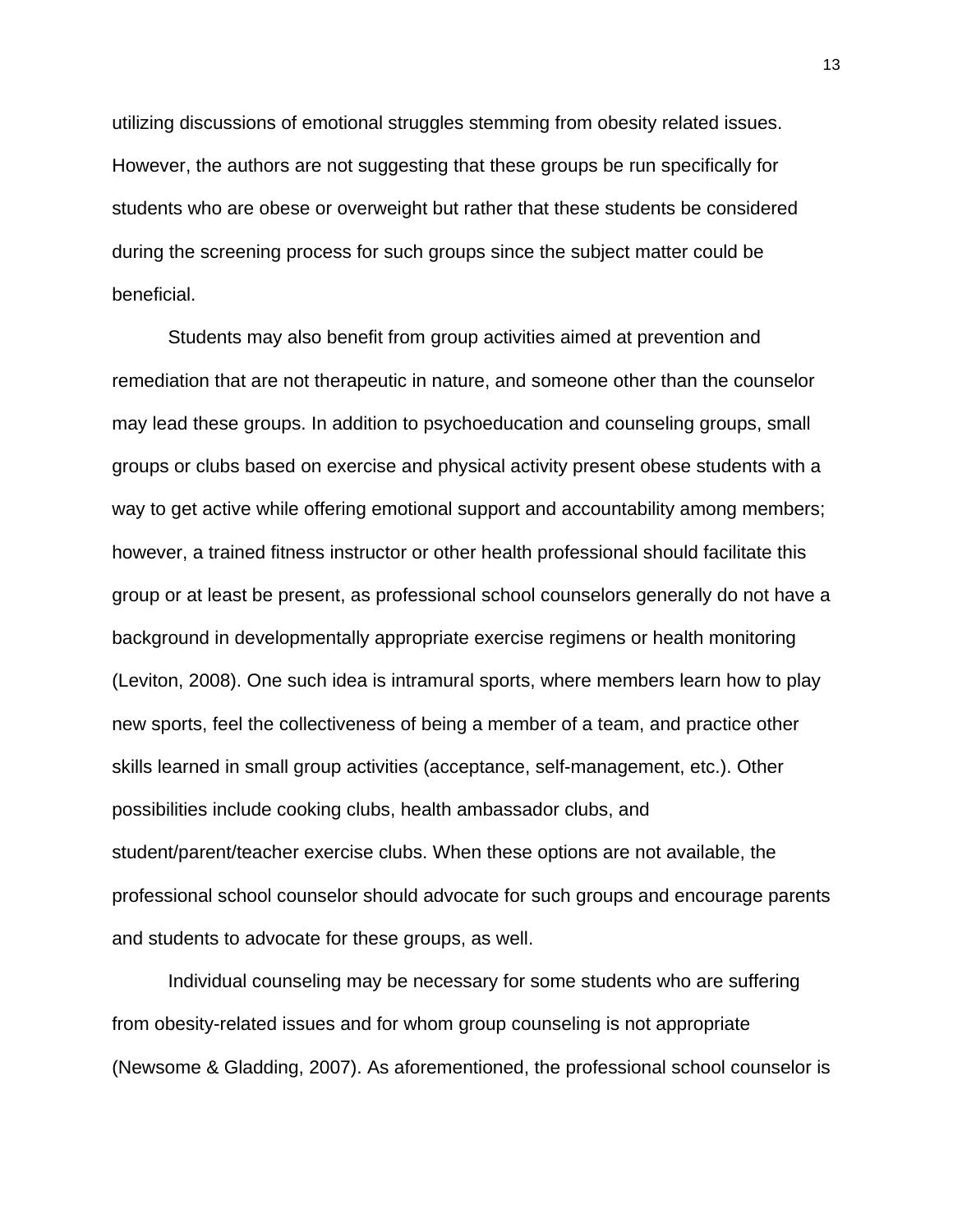not a medical professional and should not engage the student in weight loss or diet planning, but instead should support out-of-school treatment plans and the child's desire to lead a healthier lifestyle (Leviton, 2008). However, professional school counselors should familiarize themselves with the presenting issues related to obesity, such as depression, poor self-worth, anxiety, and lethargy, and engage these students accordingly in treatment options. The ASCA position statement on The Professional School Counselor and Student Mental Health (2009) highlights providing brief counseling interventions when needed as paramount to comprehensive programming. Daniels et al. (2009) illuminated motivational interviewing as an effective technique to boost "intrinsic motivation to change behaviors by exploring and resolving ambivalence" regarding obesity and unhealthy lifestyle in children and adolescents. In addition to individual treatment for specific problems, the professional school counselor should provide referrals when appropriate (e.g. pediatrician, nutritionist, private counselor) and teach the student and his/her guardians to advocate for the students' health and wellness needs.

#### **Parent Workshops**

Parent workshops are conducted to complement the school guidance curriculum and are need-based and informative by design (ASCA, 2005). In regard to childhood obesity, professional school counselors should collaborate with school nurses to conduct psychoeducational workshops to reinforce many of the topics discussed in large group guidance curricula targeting prevention and remediation (Erford, 2007). Potential topics for parent workshops include reading nutritional labels, interpreting and applying the USDA's Food Plate, helping the child to become more physically active,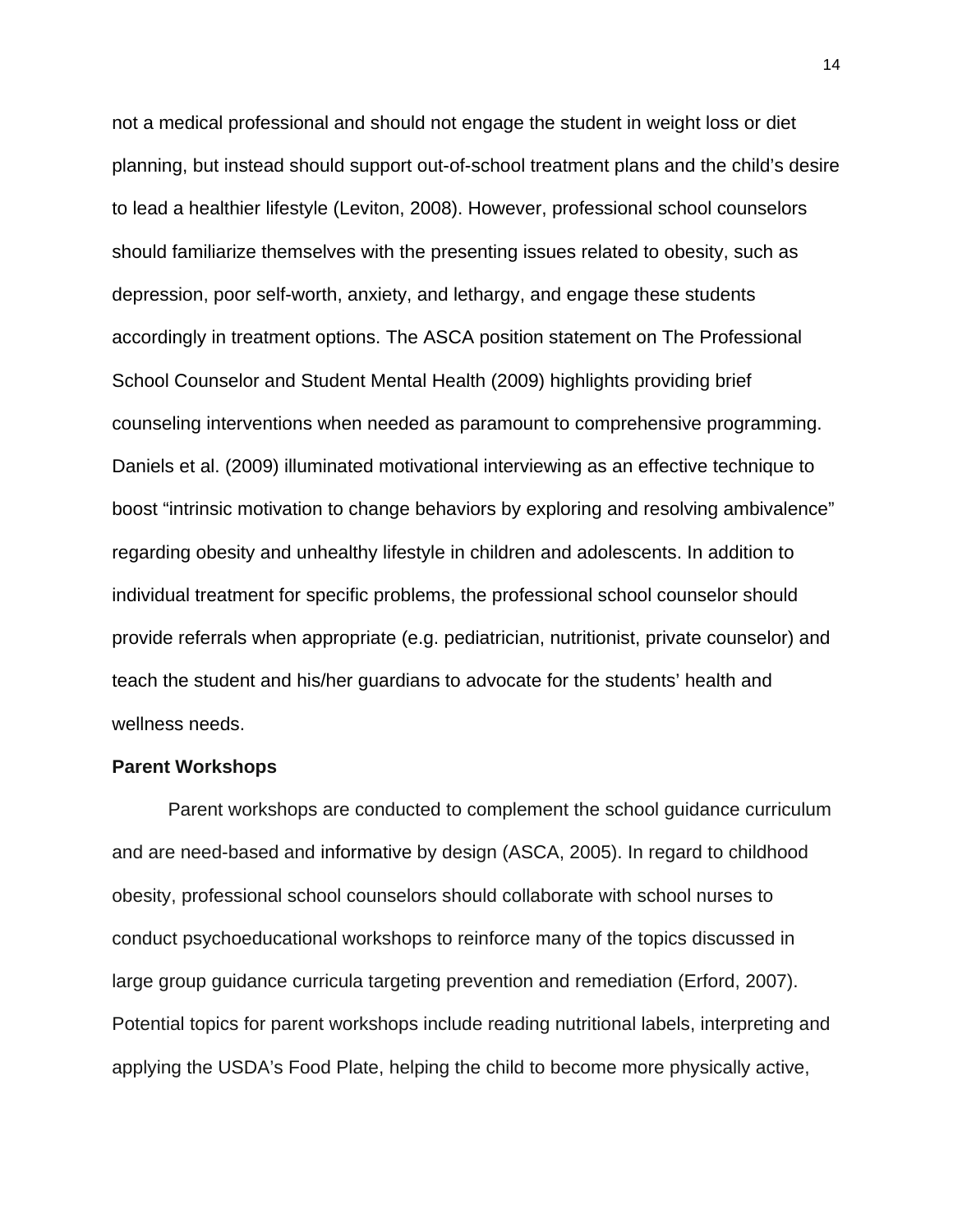shopping for affordable nutritious foods, and recognizing the potential health risks obesity poses to children and teenagers. In many situations, parents, like their children, simply lack knowledge about healthy food choices and the importance of physical activity and would benefit from a workshop facilitated by a nutrition educator, another health professional, and the professional school counselor. Information can be presented through parent/teacher group meetings, health fairs, or other events where these stakeholders may have a captive parent and community audience. Another example would be to have a professional chef present information about designing a menu, selecting foods and ingredients, and healthy preparation techniques. Furthermore, professional school counselors can use parent workshops to present information on risk factors (physical, social, emotional, and academic) associated with childhood obesity and how to recognize these in children.

School counselors must assist parents and the community with psychoeducational information and resources when possible. For instance, parents from low SES and underserved neighborhoods, where healthy food options are more expensive and harder to find while sugary foods and fast foods are cheaper and more available, could benefit from a workshop linking them to resources and community agencies that assist in locating healthier food options; providing information about local farmers markets and how to select the healthiest produce items could help resolve this disparity (Andrieu, Darmon, & Drewnowski, 2006). Counselors should work to fill gaps when the lack of information is a barrier. Attending a parent workshop may not always be feasible for some parents and guardians. Therefore, it may be indicated that a professional school counselor needs to include an outline of covered information in the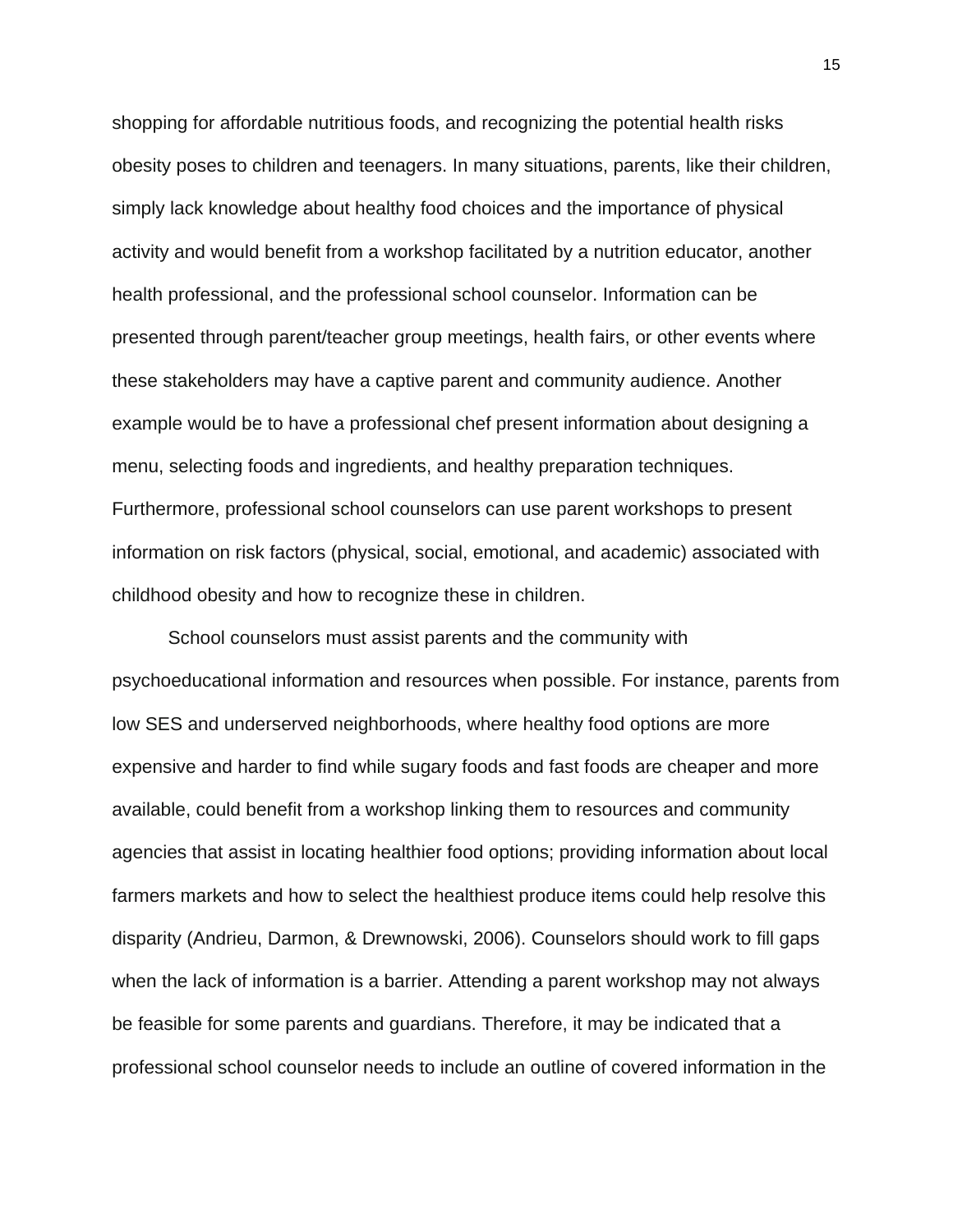school newsletter, on the school website, and bulletin boards. In using multiple ways to disperse information, professional school counselors are making information accessible to parents and encouraging parents to advocate on their child's behalf.

#### **Faculty In-service Training**

Faculty and administrator in-service training allows professional school counselors the opportunity to delineate information regarding the goals of the counseling program and how these school stakeholders can be involved (ASCA, 2005). Story et al. (2009) posited that many surveyed educators listed nutrition education as a topic on which professional development is needed. As with parents, the professional school counselor should introduce to the faculty the risk factors of childhood obesity, especially the effects on academic achievement, psychosocial development, physical health, and emotional wellness, and how to recognize when students are suffering as a result (e.g. prolonged fatigue/exhaustion, bullying, depression, early maturation, etc.) (Sinha & Kling, 2008). Teachers and administrators also need to be made aware of high-risk groups, such as young girls and students of low SES and minority groups. When faculty and staff are able to obtain information and knowledge about the effects of obesity, they are more likely to be interested in hearing proposals for how they can advocate for students in their current roles. Topics for discussion can be integrated into faculty meetings, in-service days, and even reiterated through faculty newsletters, emails, and bulletin boards in the teacher's lounge.

Professional school counselors should provide psychoeducational information to faculty and staff, but also provide ample opportunities to them involved in advocating for students. Professional school counselors should encourage faculty to participate in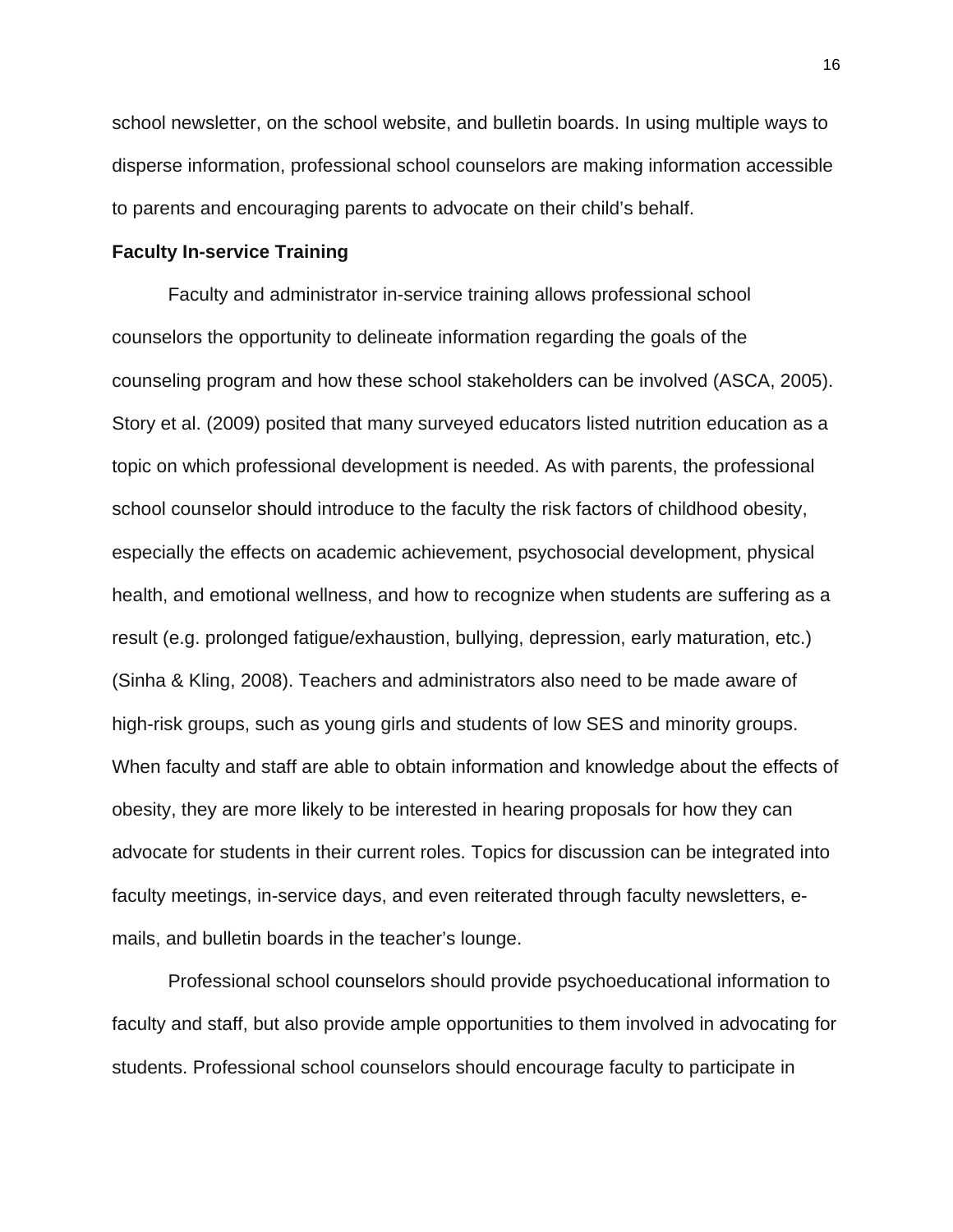school wellness committees and engage in multilevel advocacy for obesity-related issues; for this reason, faculty members need to be provided with policy-related information (PE standard recommendations, school food options, etc.) that can be shared with stakeholders in order to help shape policies in these areas. Moreover, faculty members need to model healthy behaviors while at school. Though the counselor may not necessarily organize such a program, a faculty wellness challenge is one fun method for faculty members to model healthier behaviors; in such a program, teachers and staff, either individually or in teams, compete to see who can be the "healthiest" by monitoring health-related habits (e.g. counting steps, monitoring time spent exercising, after-school walking groups, tallying the amount of superfoods eaten, etc.). When initiating these projects, including others like the School Walk for Diabetes, professional school counselors and faculty can collaborate to promote both the project and healthier lifestyles.

#### **Collaboration and Community Partnerships**

Collaborating with members of the community is not only a vital asset to professional school counselors, but also an ethical imperative (ASCA, D.2.a., 2004). According to the *ASCA National Model* (2005), "School counselors become effective leaders by collaborating with other professionals in the school to influence system wide changes and implement school reforms" (p. 24). Professional school counselors can use community asset mapping and school-family-community partnerships to link students, parents, and faculty members to established resources in the community that provide assistance, support, and opportunities for all stakeholders (Griffin & Farris, 2010; Griffin & Steen, 2010). Cooperative extension programs (or the Extension Service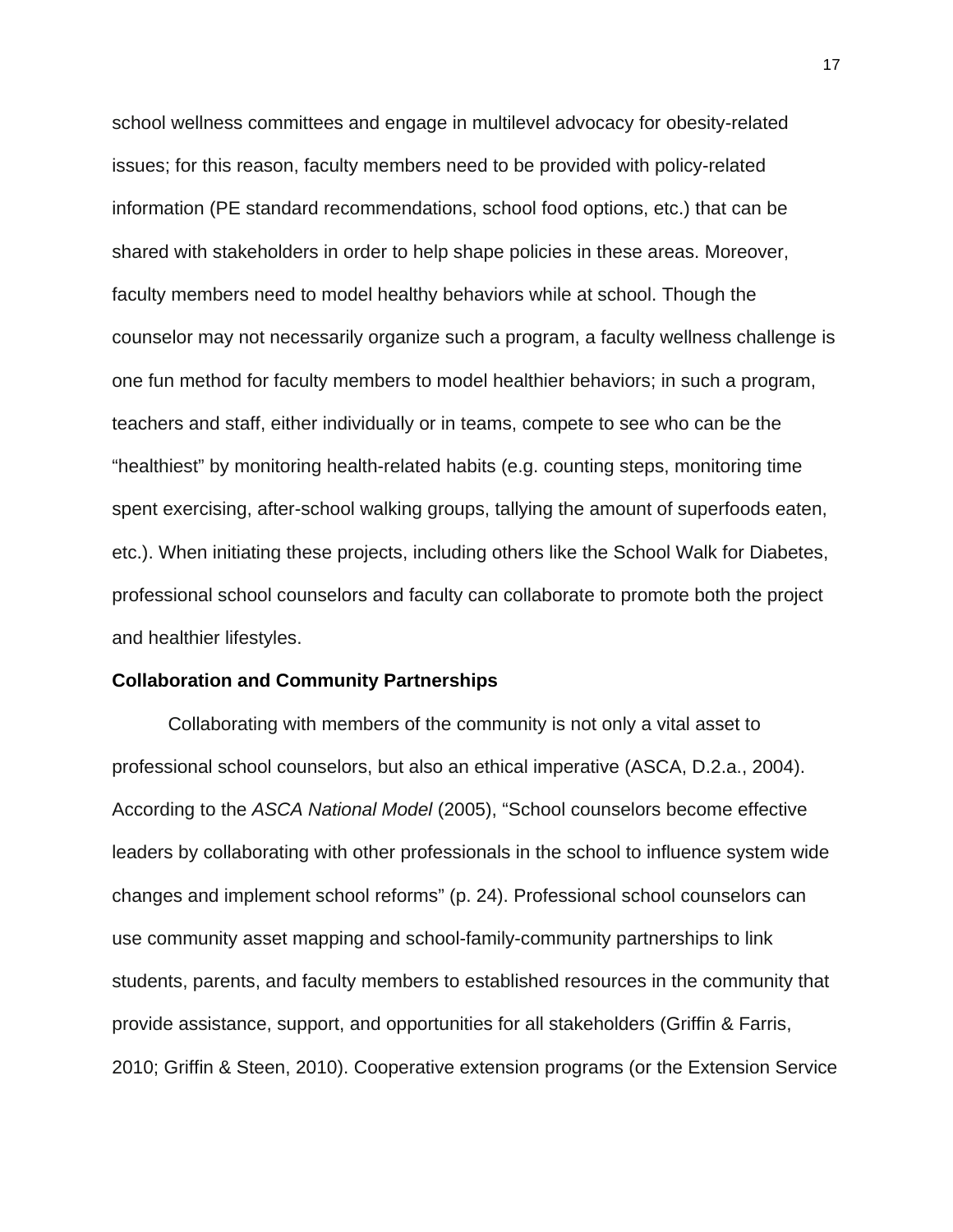of the USDA) are a part of a nationwide system that provides education to consumers through agricultural research (USDA, 2010). These offices are usually located at landgrant universities in each state. Counselors can collaborate with their local cooperative extension network to provide education to their students, school, and community. Most cooperative extension offices offer website resources including curriculum material for teachers as it relates to students learning about where food comes from, how to manage money, and how to stay active, etc. Counselors can also work with cooperative extensions to organize educational and interactive field trips for students, and to have professionals serve as guest speakers to provide information to the school community. In addition, most 4-H programs are funded through cooperative extension programs. These programs allow students to participate in hands-on educational activities while developing leadership, self-esteem, life skills, knowledge of healthy living, and a sense of community (4-H Youth Development Organization, 2010). Counselors can get their students involved in 4-H through contacting their local cooperative extension office or their local 4-H chapter.

Local and community farmer's markets and gardens provide a great opportunity for school field trips where student can talk to local producers about how food is grown, while learning about economics as well. In addition, school counselors can collaborate with faculty, administrators, and community members to build a school garden. School gardens allow students to be active in learning how to grow fruits and vegetables, how to cook and eat them, and how to determine their nutritional value. A school garden allows science teachers to provide a hands-on approach to learning concepts such as photosynthesis, ecosystems, decomposition, asexual reproduction, and composting. If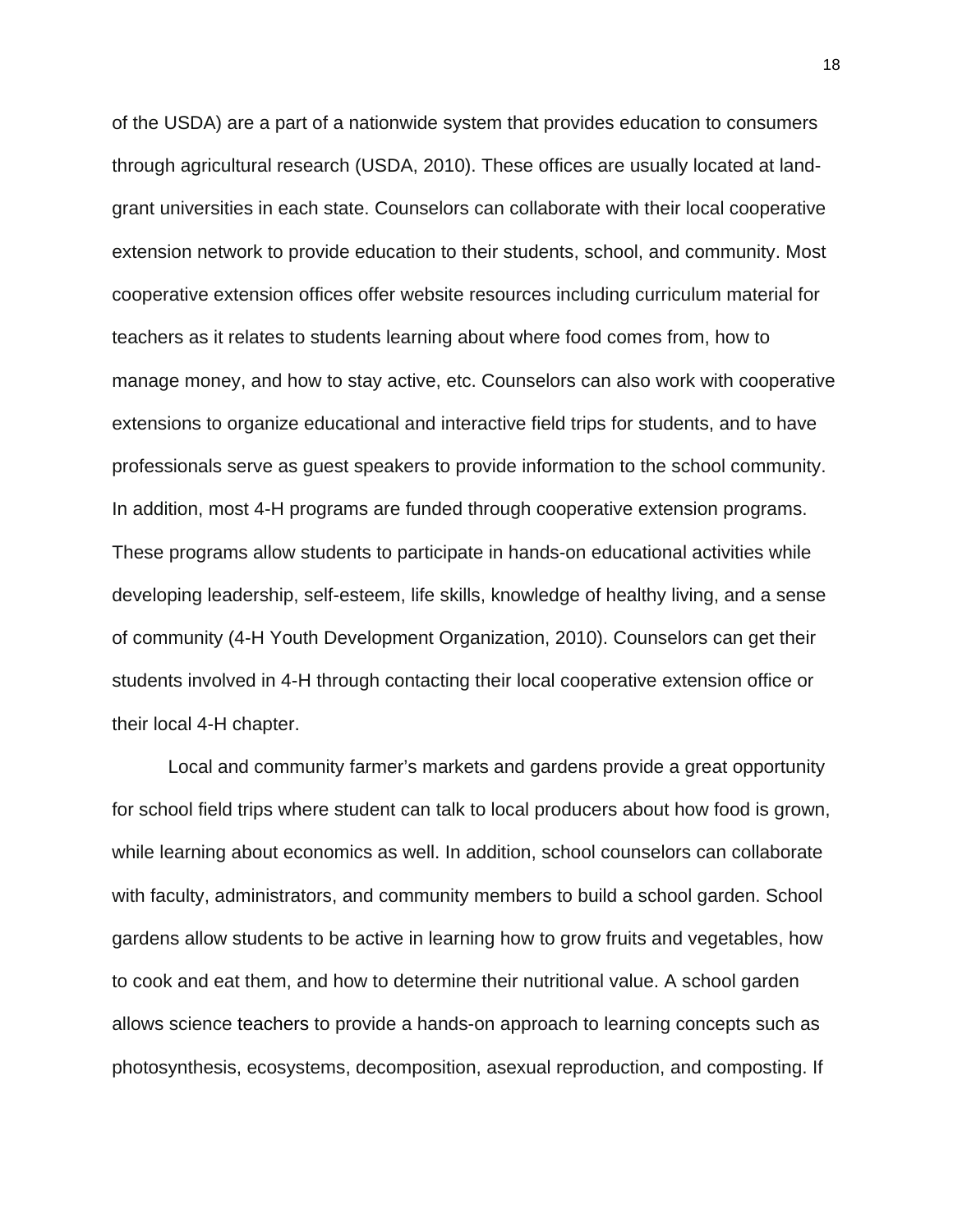the school chooses to sell its fruit and vegetables, students then learn about economic issues, as well. One example of a successful and fully integrated school gardening program is The Edible Schoolyard in New Orleans, Louisiana. Here, students not only learn how to grow their own food, but they also sell it to community members and learn how to cook the same food through cooking classes (The Edible Schoolyard, 2011). School gardens are beneficial because they provide learning opportunities for students and community members and they instill healthy eating habits in children from a young age. Additionally, professional school counselors can work with members of the community to initiate other opportunities such as school wellness fairs, cooking classes, fun runs, in which all stakeholders can participate.

#### **Implications for Future Research**

While research about childhood obesity is highly prevalent in literature pertaining to public health and wellness, the topic has garnered minimal interest in school counseling literature. Consequently, many of the interventions and ideas discussed thus far have been compiled from various sources to model a comprehensive school-based approach to combating the obesity epidemic. In many cases, school counselors may likely lack the resources and professional development needed to efficaciously approach this issue; moreover, they may also lack the time to implement the components of such a program, but the concept of physical wellness could and should be integrated into an existing school counseling program, especially since physical health and wellness relates to academics, career development, and personal/social functioning.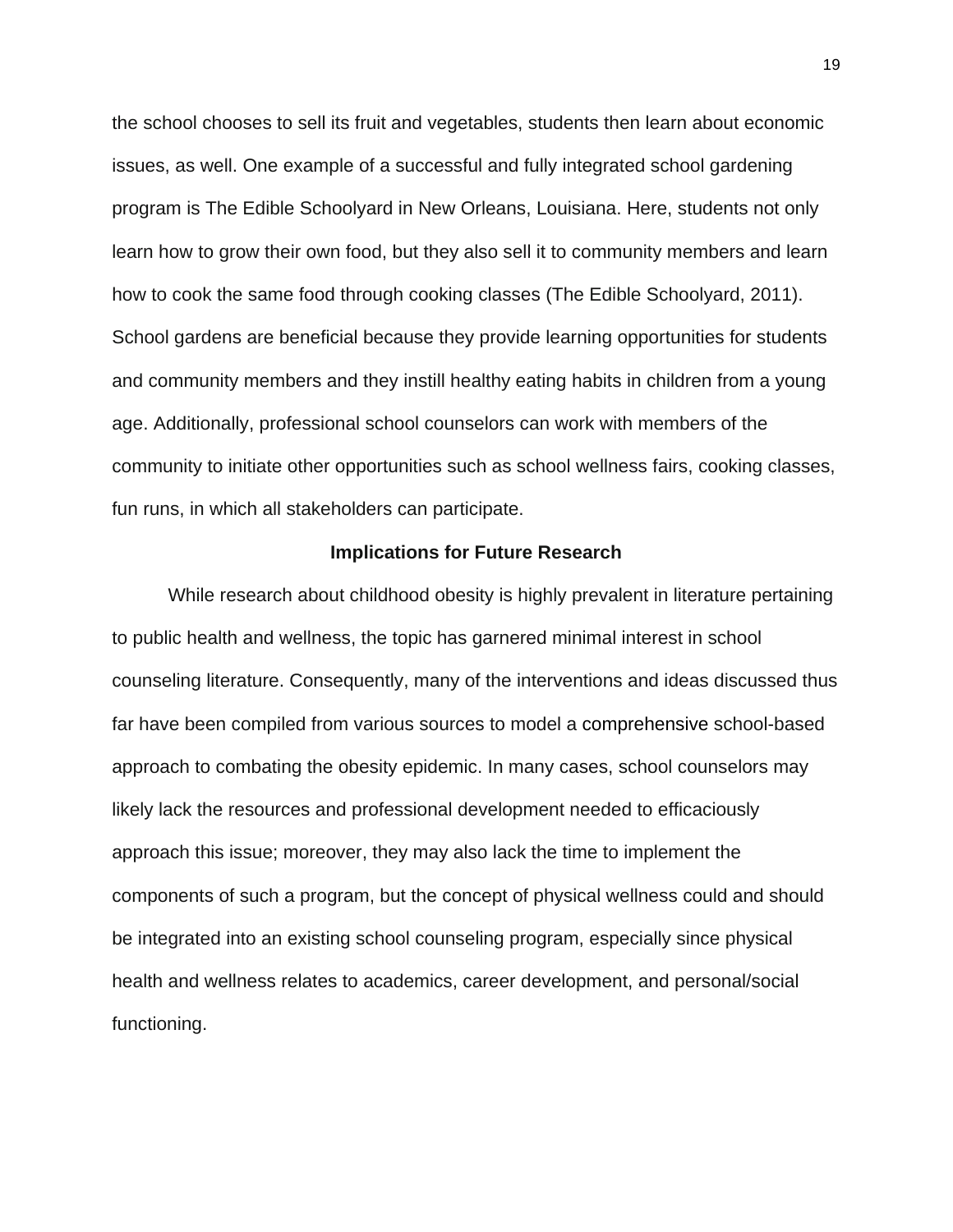Due to the limited amount of related information for school counselors, future research on school-based interventions is essential, especially regarding the outcomes of the ideas presented in this manuscript. Additionally, school counselors need to know both what other interventions are being implemented around the country and how effective these approaches are. More specifically, exploration of guidance lessons and small group curriculums pertaining to body image and wellness would give school counselors a starting point for reaching out to students who struggle with these related issues. As time constraints and resource deficits often lead to school counselors not providing services, another area for consideration would be evaluating the aforementioned partnerships and collaboration opportunities to discover the impact that these entities (e.g. Cooperative extension programs, American Diabetes Association, local health professionals, etc.) can make in a school setting if called upon. Finally, school counselors – acting as advocates – should continue to monitor research into standards and recommendations for physical education and school nutrition in effort to ensure that schools are in compliance.

## **Conclusion**

With the prevalence of childhood obesity at the highest rate in history, prevention and remediation services for affected students have never been more needed to combat the associated risks that exist across life areas. Professional school counselors are ethically compelled to provide need-based direct and indirect services to school stakeholders, and the opportunity for professional school counselors to involve themselves with obesity-related interventions should not be ignored. The multi-systemic, multilevel approaches mentioned in this article are meant to decrease apprehension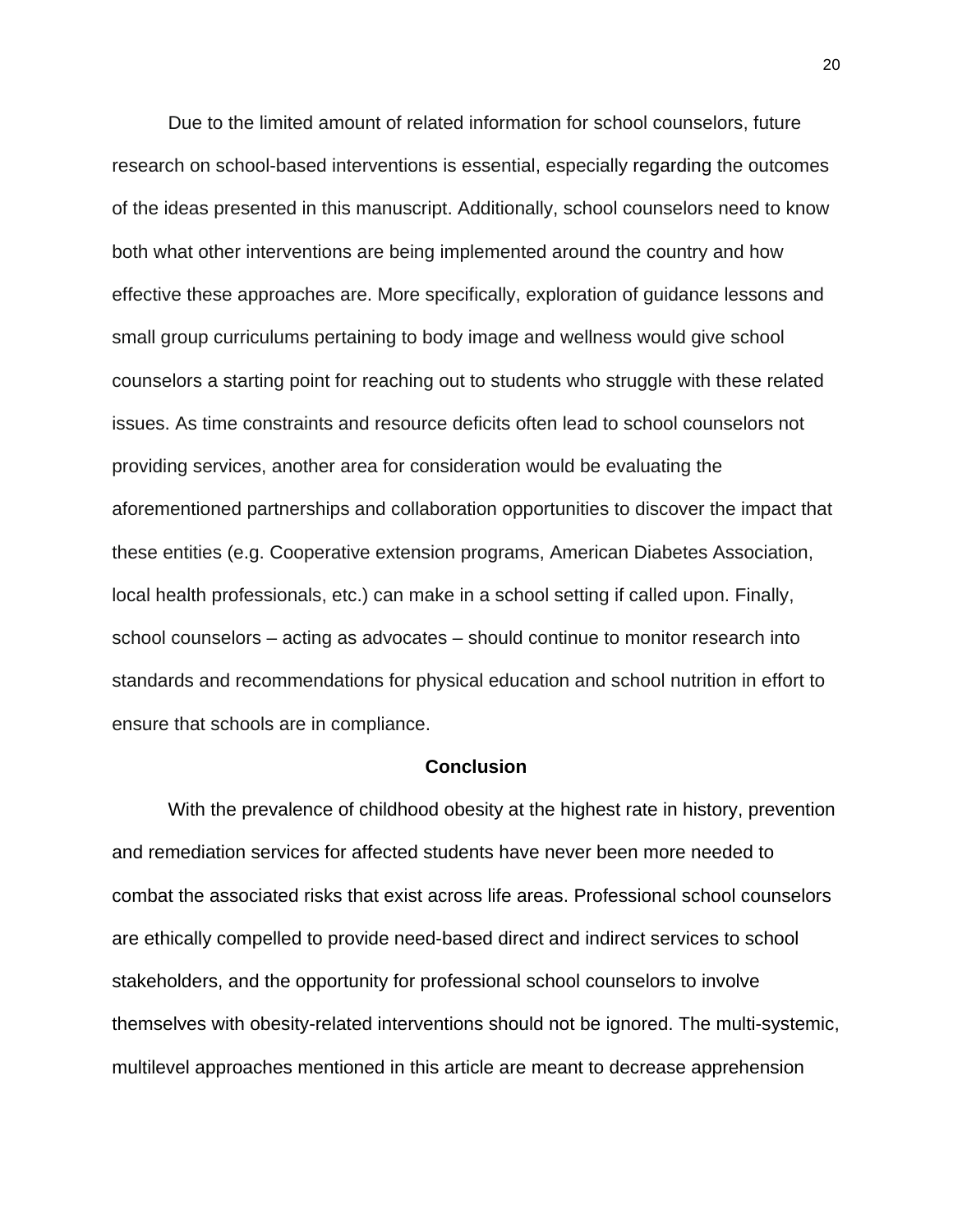and unfamiliarity among practitioners and to provide a foundation of knowledge upon which future interventions can be based.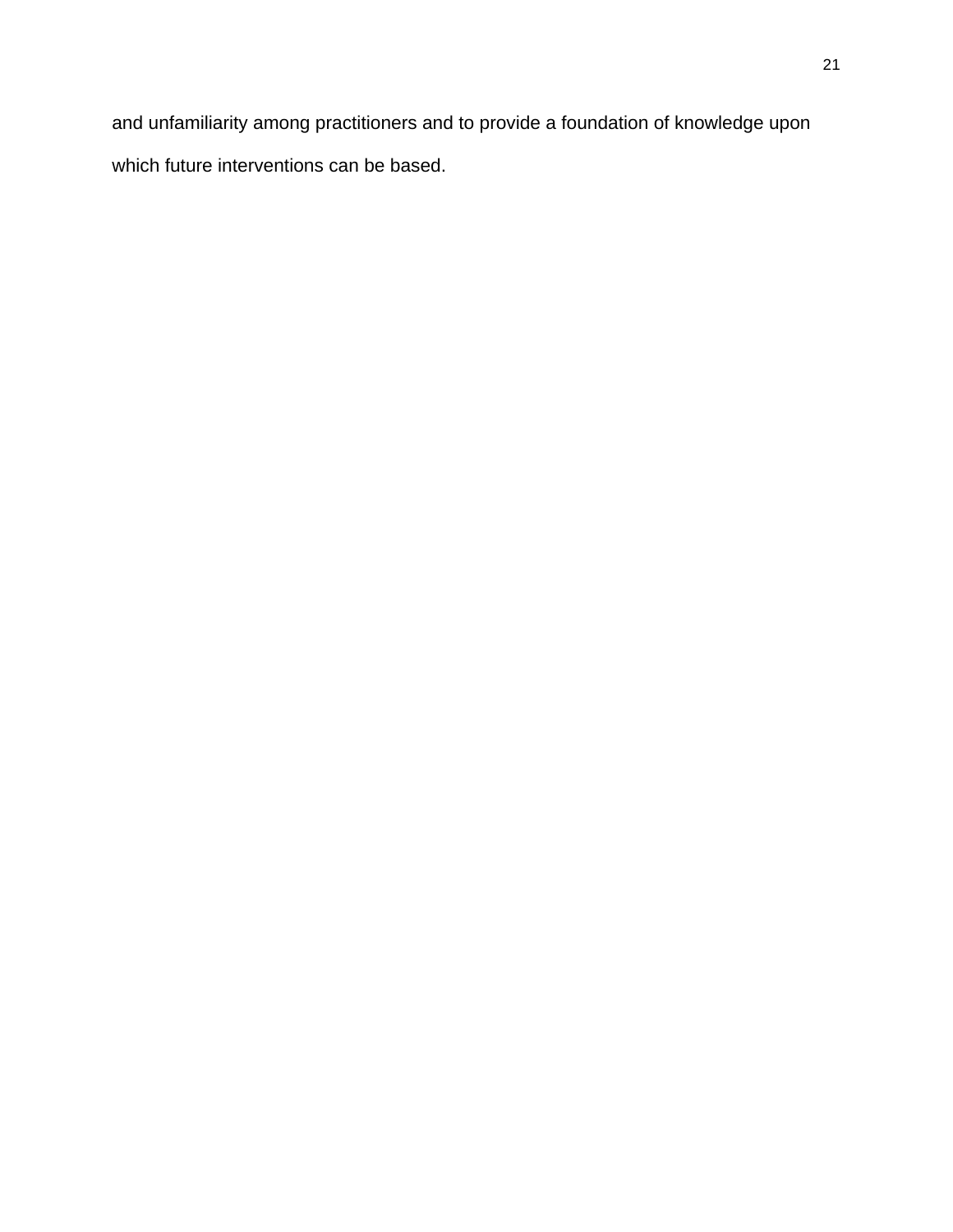#### **References**

- 4-H Youth Development Organization. (2010). *Who We Are.* Retrieved from http://www.4-h.org/about/youth-development-organization/
- American Counseling Association. (2005). *ACA Code of Ethics.* Retrieved from http://www.counseling.org/Resources/CodeOfEthics/TP/Home/CT2.aspx
- American Diabetes Association. (2010). *School Walk for Diabetes*. Retrieved from http://schoolwalk.diabetes.org/site/PageServer?pagename=SW\_teach
- American School Counselor Association. (2004). ASCA National Standards for Students. Retrieved from http://ascamodel.timberlakepublishing.com/files/ NationalStandards.pdf
- American School Counselor Association. (2005). *The ASCA National Model: A framework for school counseling programs. (2nd ed.).* Alexandria, VA: Author.
- American School Counselor Association. (2004). Ethical Standards for School Counselors*.* Retrieved from http://www.schoolcounselor.org/content.asp? contentid=173
- American School Counselor Association. (2009). The professional school counselor and student mental health. Retrieved from http://www.schoolcounselor.org/files/ PS\_StudentMentalHealth.pdf
- Andrieu, E., Darmon, N., & Drewnowski, A. (2006). Low-cost diets: more energy, fewer nutrients. *European Journal of Clinical Nutrition, 60*, 434-436. doi:10.1038/sj. ejcn.1602331
- Baker, S. B., & Gerler, Jr., E. R. (2008). *School counseling for the twenty-first century*  (5<sup>th</sup> ed.). Upper Saddle River: Pearson.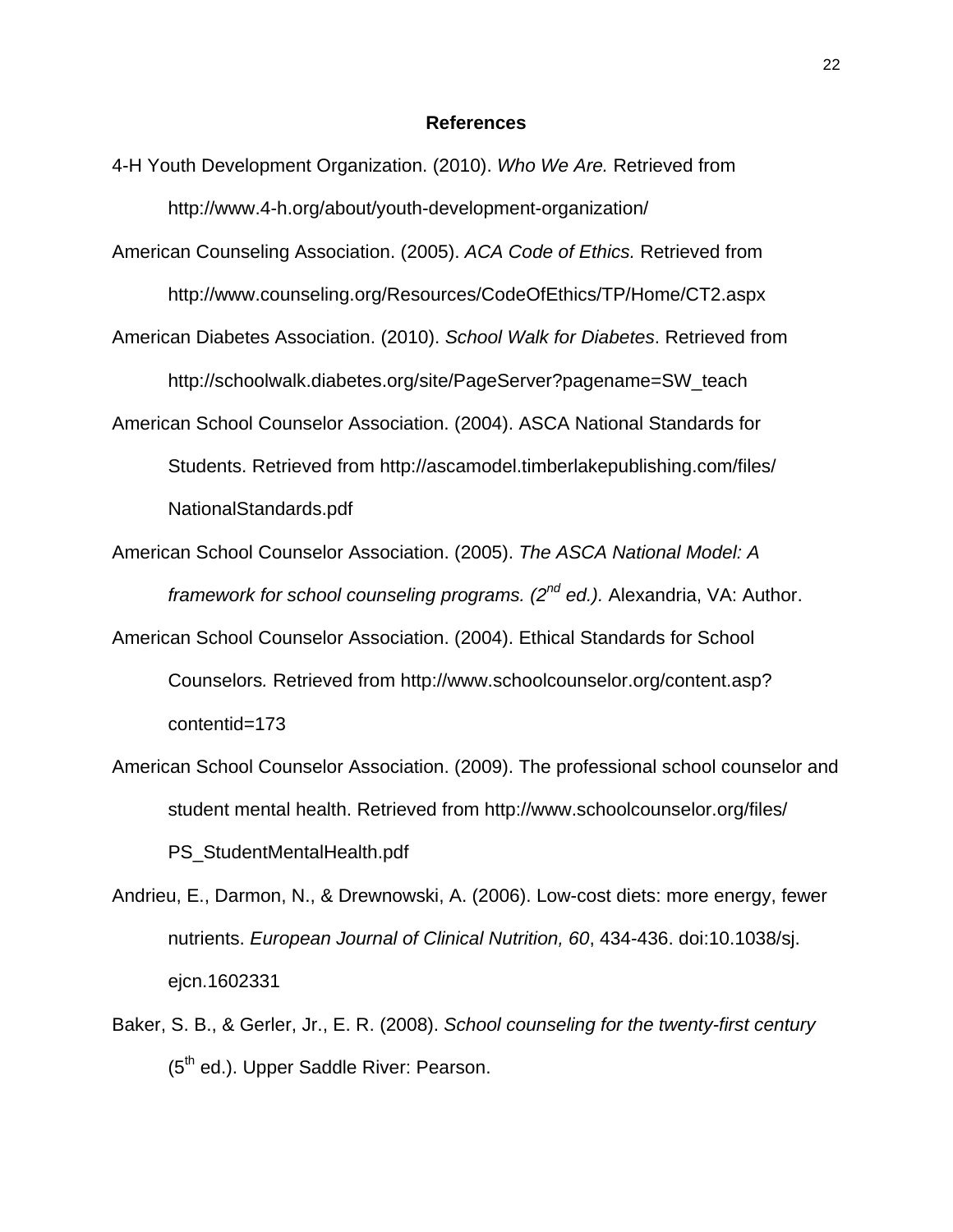- Biro, F., & Wien, M. (2010). Childhood obesity and adult morbidities. *American Journal of Clinical Nutrition, 91*, 1499-1505. doi:10.3945/ajcn.2010.28701B
- Bronfenbrenner, U. (1974). Developmental research, public policy, and the ecology of childhood. *Child Development*, *45*, 1-5. doi:10.1111/1467-8624.ep12265367
- Caprio, S., Daniels, S., Drewnowski, A., Kaufman, F., Palinkas, L., Rosenbloom, A., Schwimmer, J. (2008). Influence of race, ethnicity, and culture on childhood obesity: Implications for prevention and treatment. *Diabetes Care, 31*, 2211- 2221. doi:10.2337/dc08-9024
- Castelli, D., Hillman, C., Buck, S., & Erwin, H. (2007). Physical fitness and academic achievement in third- and fifth-grade students. *Journal of Sport & Exercise Psychology, 29*, 239-252.
- Cawley, J., & Spiess, C. (2008). Obesity and skill attainment in early childhood. *Economics and Human Biology, 6*, 388-397. doi:10.1016/j.ehb.2008.06.003
- Centers for Disease Control and Prevention. (2004). Participation in high school physical education-United States, 1991-2003. Retrieved from http://www.cdc. gov/mmwr/preview/mmwrhtml/mm5336a5.html
- Centers for Disease Control and Prevention. (2011). Basics about childhood obesity. Retrieved from http://www.cdc.gov/obesity/childhood/basics.html
- Chomitz, V., Slinning, M., McGowan, S., Mitchell, S., Dawson, G., Hacker, K. (2009). Is there a relationship between physical fitness and academic achievement? Positive results from public school children in the northeastern United States*. Journal of School Health, 79*, 30-37. doi:10.1111/j.1746-1561.2008.00371.x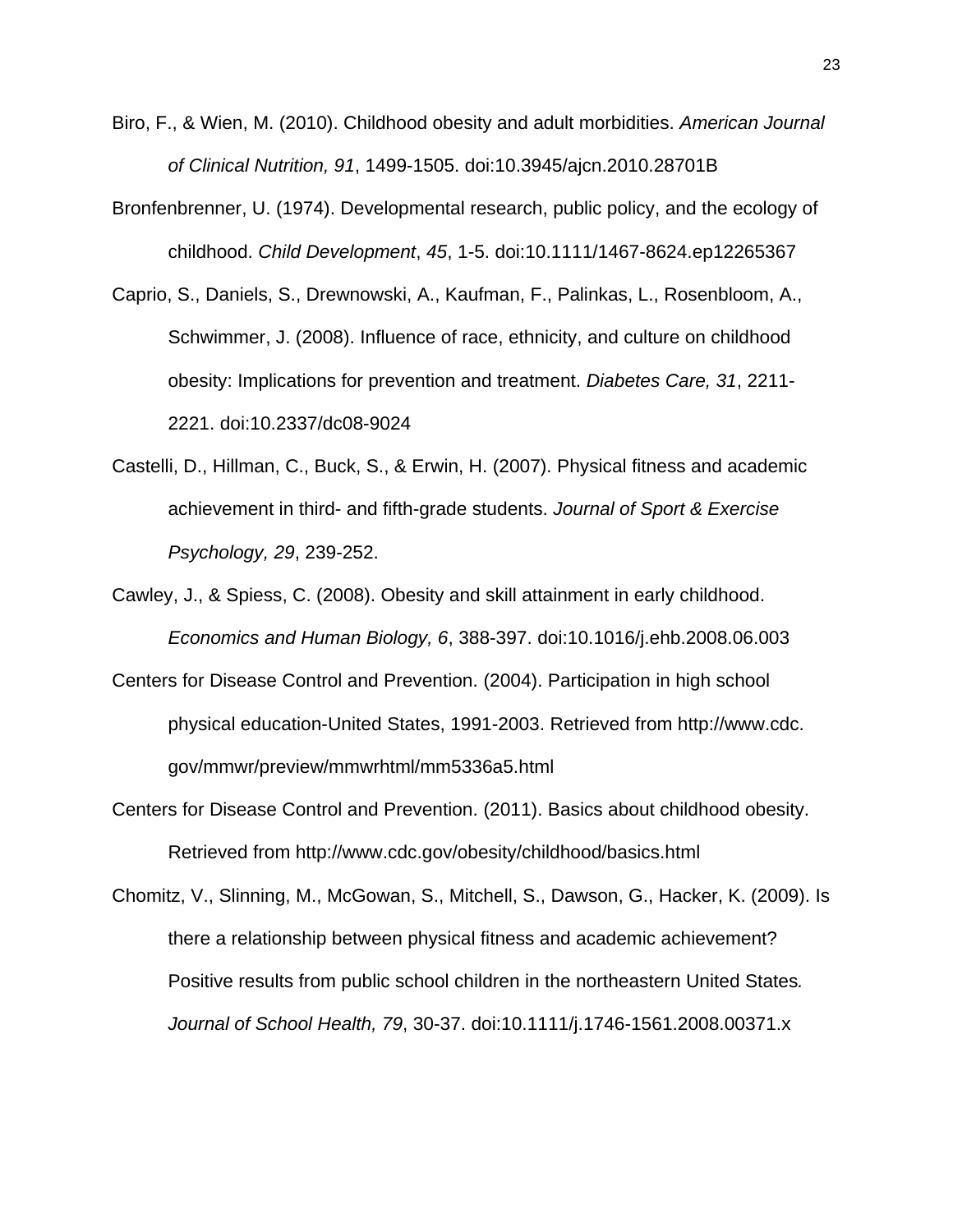- Cottrell, L., Northrup, K., & Wittberg, R. (2007). The extended relationship between child cardiovascular risks and academic performance measures. *Obesity, 15*, 3170- 3177. doi:10.1038/oby.2007.377
- Crepinsek, M., Gordon, A., McKinney, P., Condon, E., & Wilson, A. (2009). Meals offered and served in US public schools: Do they meet nutrient standards? *Journal of the American Dietetic Association, 109*, 31-43. doi:10.1016/j.jada. 2008.10.061
- Daniels, S., Jacobson, M., McCrindle, B., Eckel, R., & McHugh Sanner, B. (2009). American Heart Association childhood obesity research summit: Executive summary. *Circulation, 119*, 2114-2123. doi:10.1161/CIRCULATIONAHA.109. 192215
- ESYNOLA. (2011). About the edible schoolyard. Retrieved from http://esynola.org/ index.php?page=about-the-edible-schoolyard
- Erford, B. T. (2007). Consultation, collaboration and parent involvement. In B. T. Erford (Ed.), *Transforming the school counseling profession* (2<sup>nd</sup> ed., pp. 211-235). Upper Saddle River, NJ: Pearson Merrill Prentice Hall.
- Estabrooks, P., Fisher, E., & Hayman, L. (2008). What is needed to reverse the trends in childhood obesity? A call to action. *The Society of Behavioral Medicine, 36,*  209-216. doi:10.1007/s12160-008-9070-7
- Florence, M., Asbridge, M., & Veugelers, P. (2008). Diet quality and academic performance. *Journal of School Health, 78*, 209-215. doi:10.1111/j.1746- 1561.2008.00288.x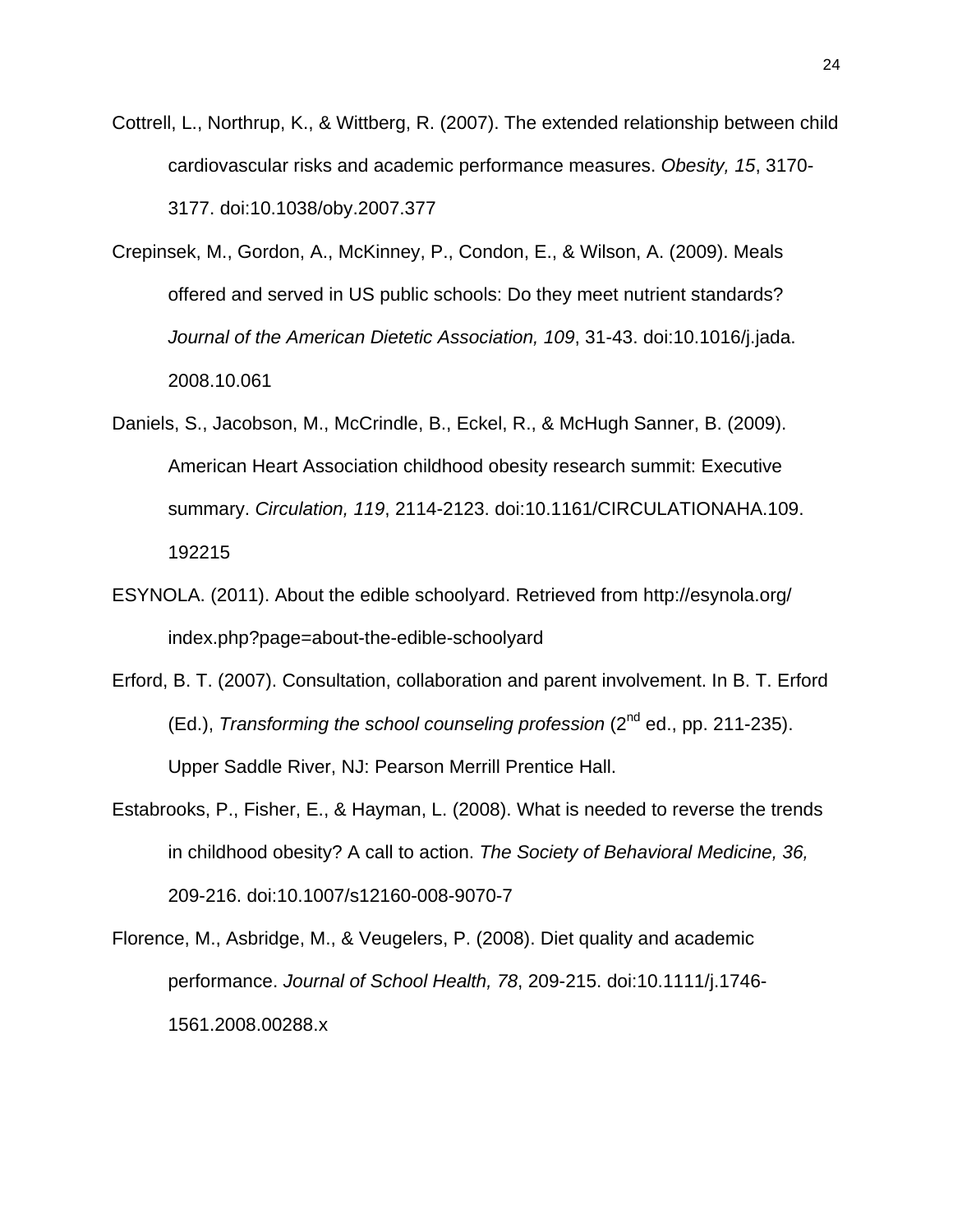- Foster, G., Sherman, S., Borradaile, K., Grundy, K., VanderVeur, S., Nachmani, J., Kumanyika, S., & Shults, J. (2008). A policy-based school intervention to prevent overweight and obesity. *Pediatrics, 121*, 794-802. doi:10.1542/peds.2007-1365
- Goodnough, G., Perusse, R., & Erford, B. T. (2007). Developmental classroom guidance. In B. T. Erford (Ed.), *Transforming the school counseling profession* (2<sup>nd</sup> ed., pp. 142-167). Columbus, OH: Pearson Merrill Prentice Hall.
- Griffin, D., & Farris, A. (2010). School counselors and collaboration: Finding resources through community asset mapping. *Professional School Counseling*, *13*, 248- 256. doi:10.5330/PSC.n.2010-13.248
- Griffin, D., & Steen, S. (2010). School-family-community partnerships: Applying Epstein's theory of the six types of involvement to school counselor practice. *Professional School Counseling, 13*, 218-226. doi:10.5330/PSC.n.2010-13.218
- Healthier U.S. School Challenge. (2010). Retrieved from http://www.fns.usda.gov/tn/ HealthierUS/index.html

Let's Move. (2010). Retrieved from http://letsmove.gov

- Leviton, L. (2008). Children's healthy weight and the school environment. *The ANNALS of the American Academy of Political and Social Science, 615*, 38-55. doi:10.11 77/0002716207308953
- Li, Y., Dai, Q., Jackson, J., & Zhang, J. (2008). Overweight is associated with decreased cognitive functioning among school-age children and adolescents. *Obesity, 16*, 1809-1815. doi:10.1038/oby.2008.296
- Maziak, W., Ward, K., & Stockton, M. (2007). Childhood obesity: Are we missing the big picture? *Obesity Reviews, 9*, 1-8. doi:10.1111/j.1467-789.2007.00376.x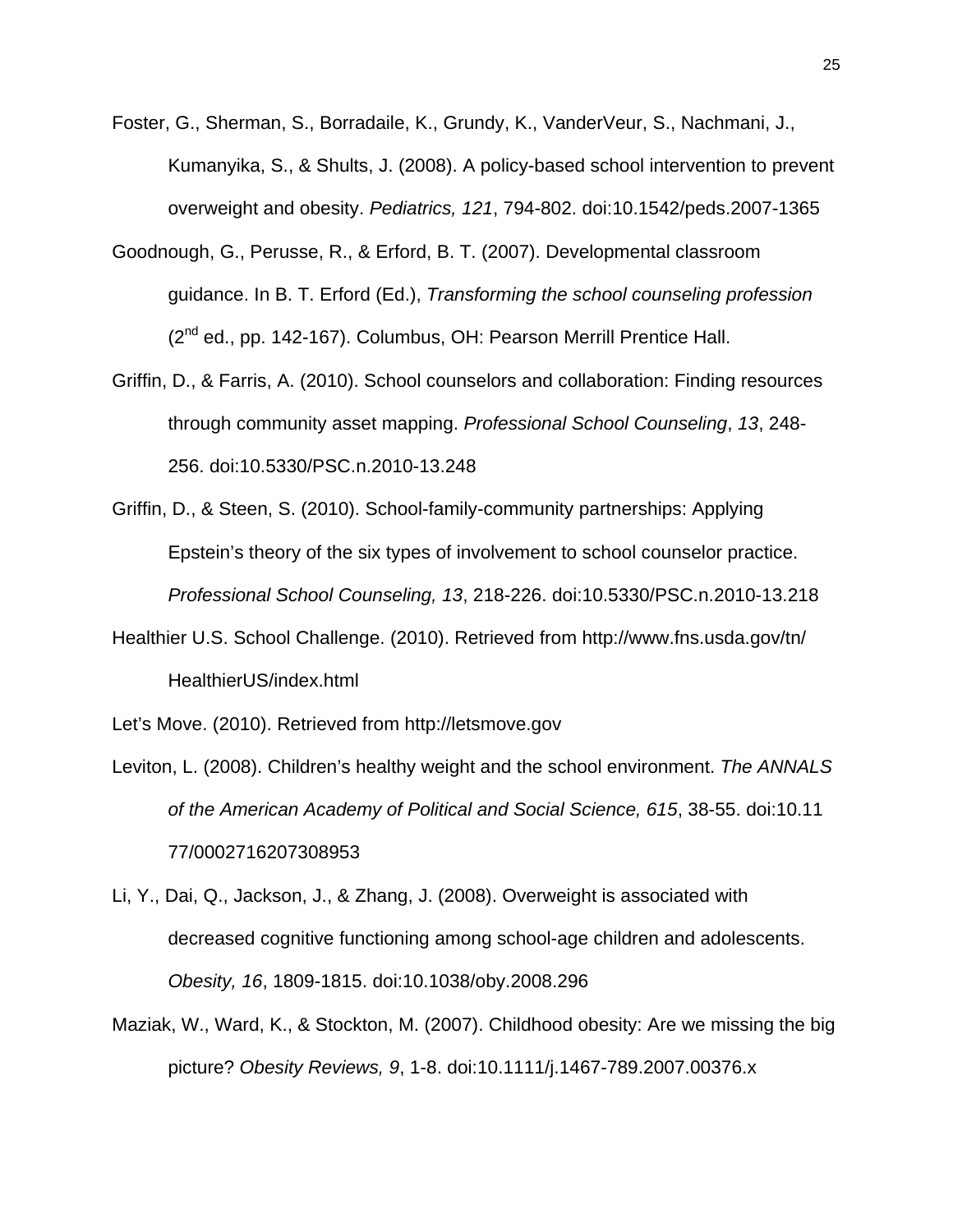- Newsome, D., & Gladding, S. (2007). Counseling individuals and groups in school. In B.T. Erford (Ed.), *Transforming the school counseling profession* (2<sup>nd</sup> ed., pp. 168-194). Upper Saddle River, NJ: Pearson Merrill Prentice Hall.
- Oliver, J. (2011). *Jamie's Food Revolution USA*. Retrieved from http://www.jamieoliver. com/campaigns/jamies-food-revolution
- Pyle, S., Sharkey, J., Yetter, G., Felix, E., Furlong, M., & Poston, W. (2006). Fighting an epidemic: The role of schools in reducing childhood obesity. *Psychology in the Schools, 43*, 361-376. doi:10.1002/pits.20146
- Schechtman, Z., Friedman, Y., Kashti, Y., & Sharabany, R. (2002). Group counseling to enhance adolescents' close friendships. *International Journal of Group Psychotherapy, 52*, 537-553. doi:10.1521/ijgp.52.4.537.45519
- Shore, S., Sachs, M., Lidicker, J., Brett, S., Wright, A., & Libonati, J. (2008). Decreased scholastic achievement in overweight middle school students. *Obesity, 16*, 1535- 1538. doi:10.1038/oby.2008.254
- Singh, G., Siahpush, M., & Kogan, M. (2010). Rising social inequalities in U.S. childhood obesity, 2003-2007. *Annals of Epidemiology, 20*, 40-52. doi:10.1016/ j.annepidem.2009.09.008
- Singh, G., Kogan, M., & VanDyck, P. (2008). A multilevel analysis of state and regional disparities in childhood and adolescent obesity in the United States. *Journal of Community Health, 33*, 90-102. doi:10.1007/s10900-007-9071-7
- Sinha, A., & Kling, S. (2008). A review of adolescent obesity: Prevalence, etiology, & treatment. *Obesity Surgery, 19*, 113-120. doi:10.1007/s11695-008-9650-4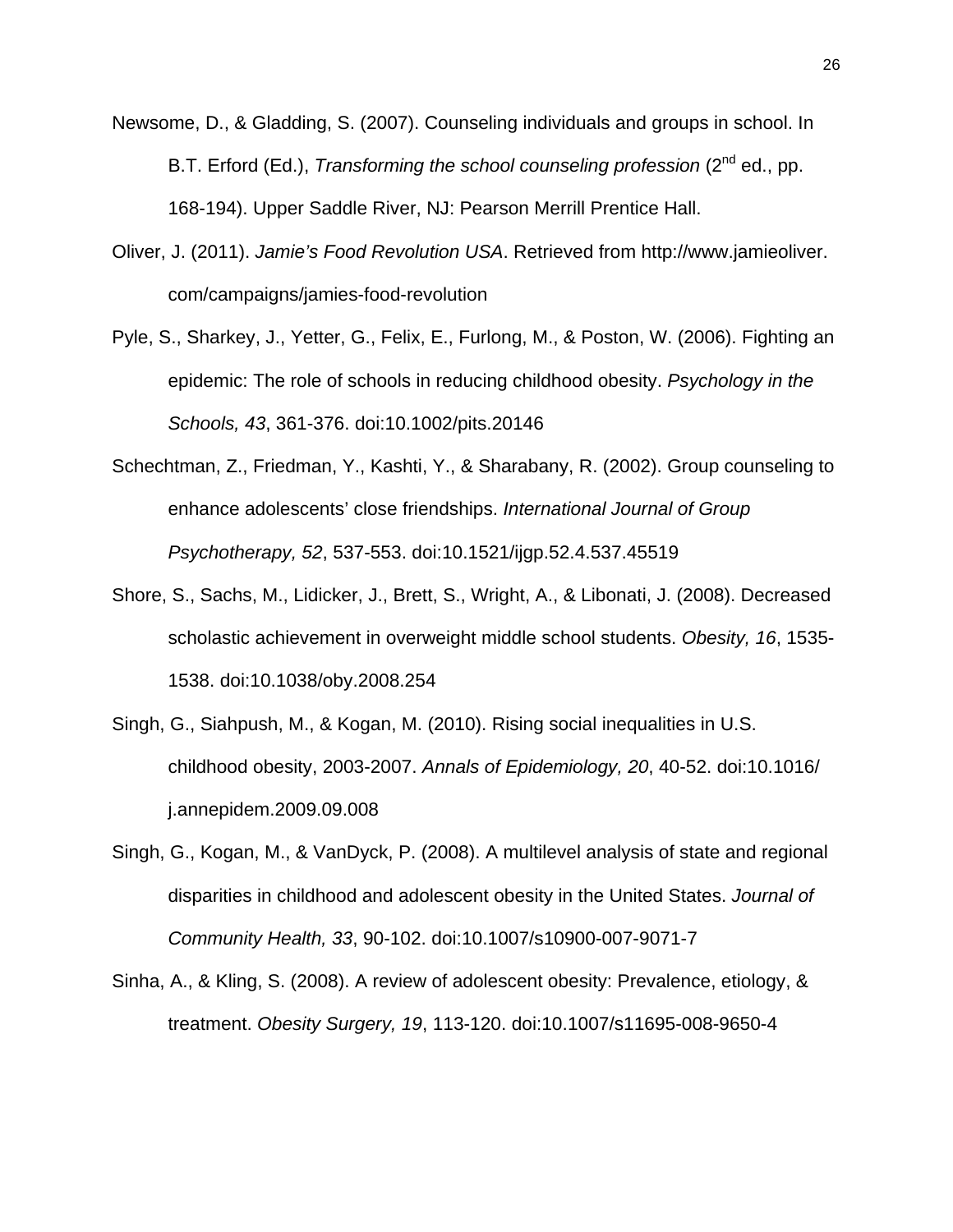- Steen, S., Bauman, S., & Smith, J. (2007). Professional school counselors and the practice of group work. *Professional School Counseling, 11*, 72-80. doi:10.5 330/PSC.n.2010-11.72
- Steinbeck, K. (2001). The importance of physical activity in the prevention of overweight and obesity in childhood: A review and an opinion. *Obesity Reviews, 2*, 117-130. doi:10.1046/j.1467-789x.2001.00033.x
- Story, M., Kaphingst, K., & French, S. (2006). The role of schools in obesity prevention. *The Future of Children, 16*, 109-142. doi:10.1353/foc.2006.0007
- Story, M., Nanney, M., & Schwartz, M. (2009). Schools and obesity prevention: Creating school environment and policies to promote healthy eating and physical activity. *The Milbank Quarterly, 87*, 71-100. doi:10.1111/j.1468-0009.2009.00548.x
- Taras, H. (2005). Physical activity and student performance at school. *Journal of School Health, 75*, 214-218. doi:10.1111/j.1746-1561.2005.00026.x
- Taras, H., & Potts-Datema, W. (2005). Obesity and student performance at school. *Journal of School Health, 75*, 291-295. doi:10.1111/j.1746-1561.2005.00040.x
- Trost, S. (2007). Active education: Physical education, physical activity, and academic performance. Retrieved from http://www.activelivingresearch.org/files/Active. Ed.pdf
- Trudeau, F., & Shephard, R. (2008). Physical education, school physical activity, school sports and academic performance*. International Journal of Behavioral Nutrition and Physical Activity, 5*, 1-12. doi:10.1186/1479-5868-5-10
- Tuuri, G., Zanovec, M., Silverman, L., Geaghan, J., Solmon, M., Holston, D., Guarino, A., Roy, H., & Murphy, E. (2009). "Smart Bodies" school wellness program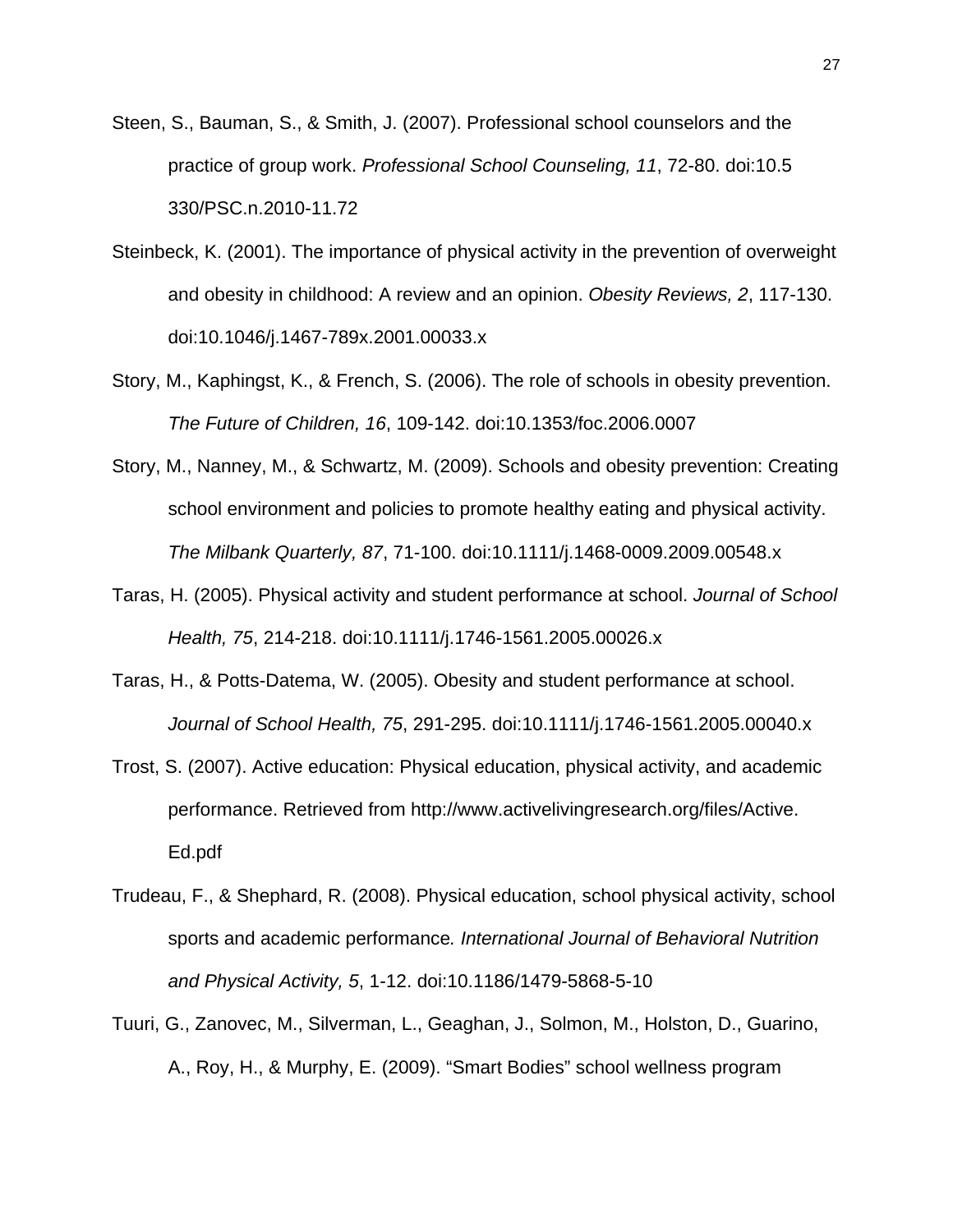increased children's knowledge of healthy nutrition practices and self-efficacy to consume fruit and vegetables. *Appetite, 52*, 445-451. doi:10.1016/j/appet/2008/ 12/007

- United States Department of Agriculture. (2010). Cooperative extension systems offices. Retrieved from http://www.csrees.usda.gov/Extension/
- Wang, F., & Veugelers, P. (2008). Self-esteem and cognitive development in the era of the childhood obesity epidemic. *Obesity Reviews, 9*, 615-623. doi:10.1111/j.1 467-789x.2008.00507.x
- Wechsler, H., McKenna, M., Lee, S., & Dietz, W. (2004). The role of schools in preventing childhood obesity. *State Education Standard*, *5*, 4-12.
- Yalom, I. D. (2005). The theory and practice of group psychotherapy  $(5<sup>th</sup>$  ed.). New York: Basic Books.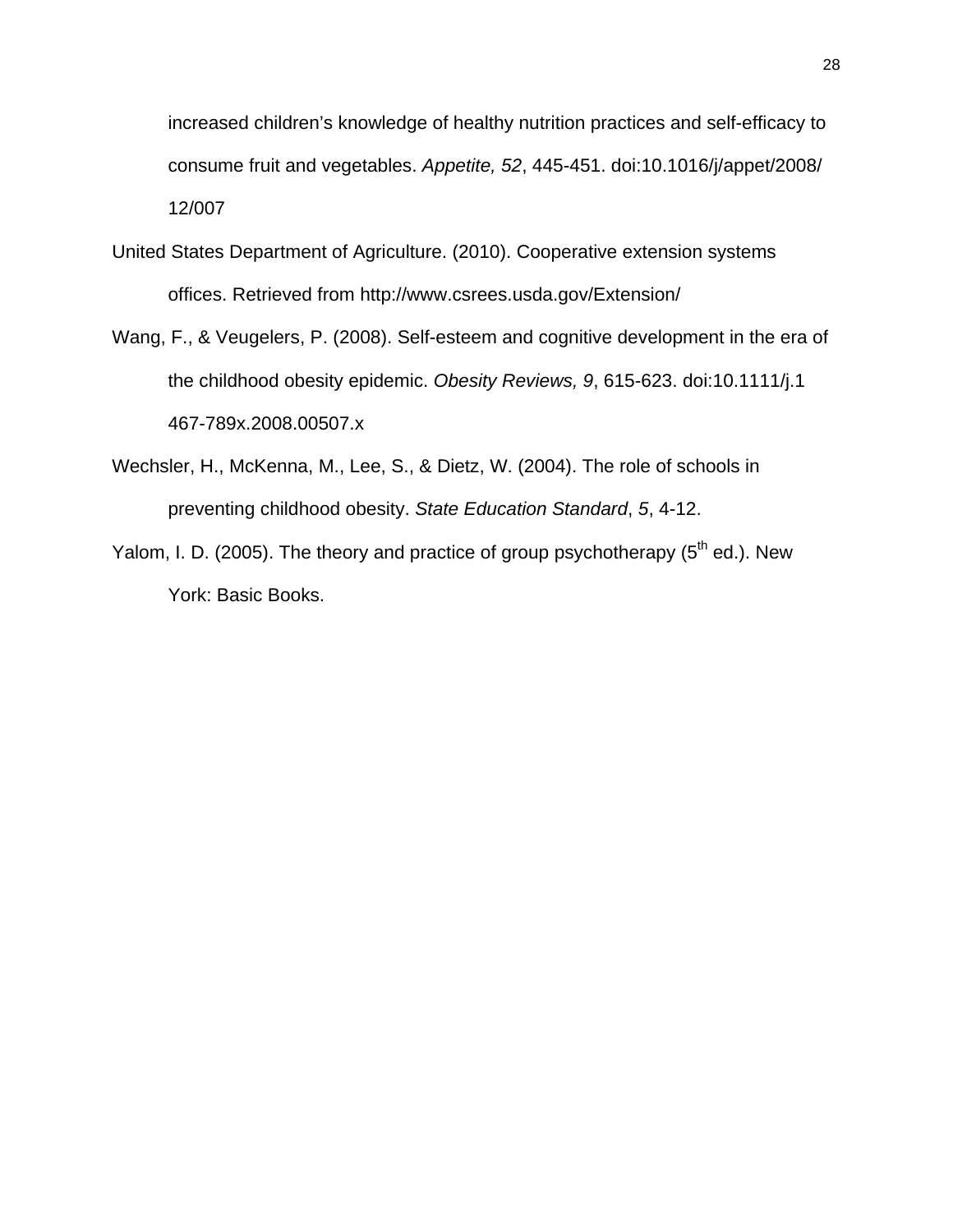# **Appendix**

# School Counselor Resources Related to Childhood Obesity Prevention

| <b>Web Address</b>                                                                                      | <b>Specific Topic</b>                                                            |
|---------------------------------------------------------------------------------------------------------|----------------------------------------------------------------------------------|
| http://www.letsmove.gov                                                                                 | Advocacy                                                                         |
| http://www.keepgyminschool.com/                                                                         | Advocacy                                                                         |
| http://www.fns.usda.gov/tn/HealthierUS/index.html                                                       | Advocacy                                                                         |
| http://www.four-h.purdue.edu/foods/                                                                     | <b>Information for Students</b>                                                  |
| http://www.wholefoodsmarket.com/nutrition/nutrition-kids-<br>teens.php                                  | <b>Information for Students</b>                                                  |
| http://www.dole.com/#/superkids                                                                         | <b>Information for Students</b>                                                  |
| http://www.extension.org/all/learning_lessons                                                           | <b>Information for Students</b>                                                  |
| http://www.nflrush.com/play60/                                                                          | <b>Information for Students</b>                                                  |
| http://www.aahperd.org/jump/                                                                            | Jump Rope for Heart: School<br>and Community Involvement                         |
| http://www.aahperd.org/hoops/                                                                           | Hoops for Heart: School &<br><b>Community Involvement</b>                        |
| http://schoolwalk.diabetes.org                                                                          | <b>School Walk for Diabetes:</b><br><b>School &amp; Community</b><br>Involvement |
| http://www.heart.org/HEARTORG/Educator/FortheClassroom/<br>For-the-Classroom_UCM_001115_SubHomePage.jsp | K-8 Classroom Lessons                                                            |
| http://www.sparkpe.org/physical-education/lesson-plans/                                                 | K-8 Physical Education<br>Lessons                                                |
| http://teamnutrition.usda.gov/resources/mypyramidclassroom.<br>html                                     | 1-6 Classroom Lessons                                                            |
| http://www.nourishinteractive.com/hco/lesson_plans                                                      | K-5 Classroom Lessons                                                            |
| http://www.heart.org/HEARTORG/Educator/FortheGym2/For-the-<br>Gym2_UCM_001117_SubHomePage.jsp           | K-12 Physical Education<br>Lessons                                               |
| http://www.dole.com/SuperKids/Educators/LessonsPlans/tabid/<br>745/Default.aspx                         | K-12 Classroom Lessons                                                           |
| http://www.eeweek.org/resources/garden_curricula.htm                                                    | K-12 School Garden<br><b>Integration Lessons</b>                                 |